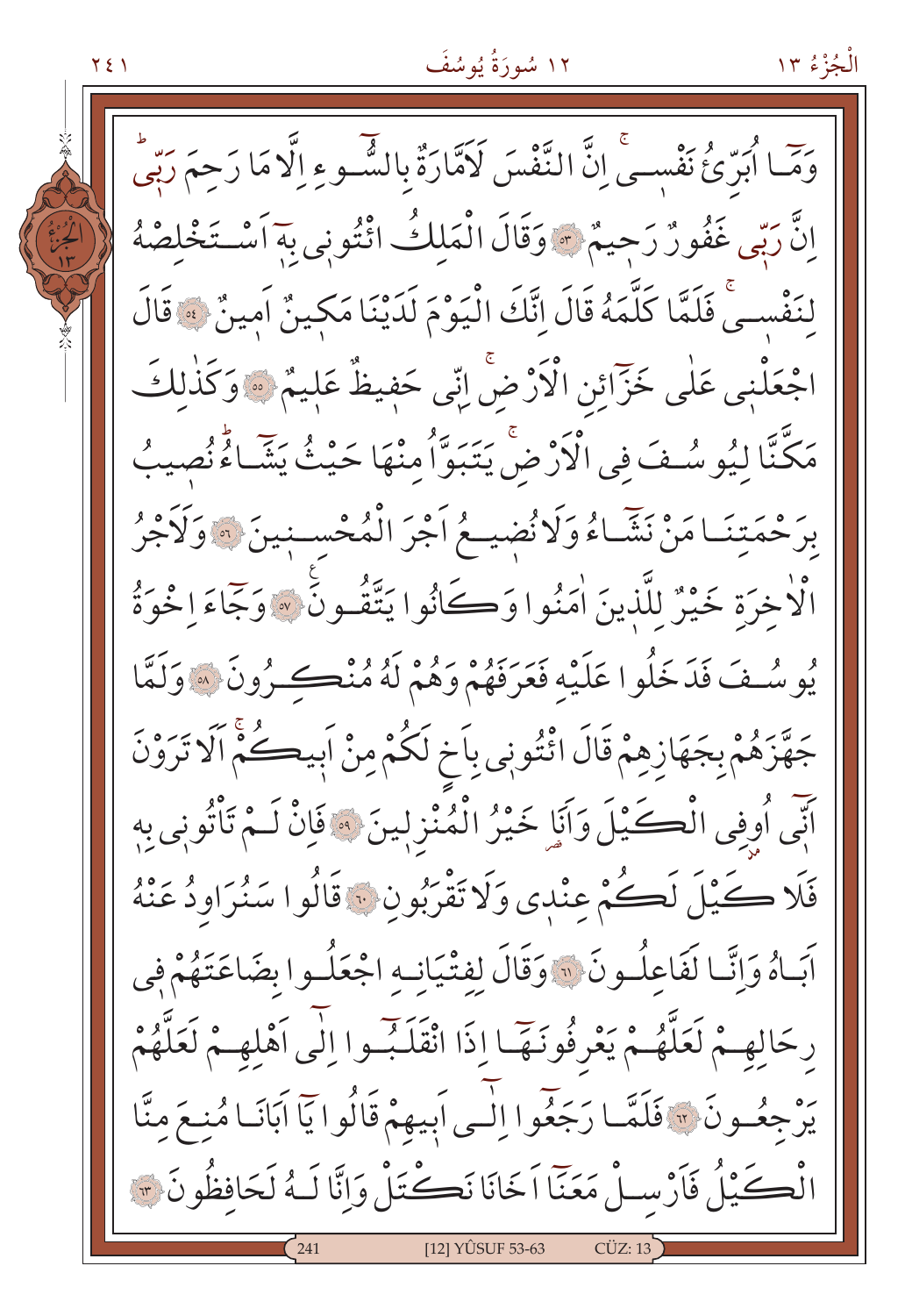### ۱۲ سُورَةُ يُوسُفَ

**YEY** 

قَالَ هَلْ اٰمَنُڪُمْ عَلَيْهِ إِلَّا كَمَّا اَمِنْتُڪُمْ عَلَى اَخِيهِ مِنْ قَبْلُ فَاللَّهُ خَيْـرٌ حَافظاً وَهُوَ اَرْحَـمُ الرَّاحِمِيـنَ ﴾ وَلَمَّا فَتَحُـوا مَتَاعَهُـمْ وَجَـدُوا بِضَاعَتَهُـمْ رُدَّتْ اِلَيْهِـمْ قَالُـوا يِّما آبَانَا مَـا نَبْغِيُّ هٰـذِهِ بِضَاعَتُنَـا رُدَّتْ إِلَيْنَاً وَنَمِيـرُ آهْلَنَا وَنَحْفَظُ اَخَانَا وَنَزْدَادُ كَيْلَ بَعِيرُ ذٰلِكَ كَيْلٌ يَسِيرُ ۞ قَالَ لَنْ أُرْسِـلَهُ مَعَڪُمْ حَتّٰى تُؤْتُونِ مَوْثقـاً مـنَ اللهِ لَتَأْتُنُّنِي بِهَ الَّا أَنْ يُحَاطَ بِكُنَّ فَلَمَّا أَتَـوْهُ مَوْ ثِقَهُمْ قَـالَ اللَّهُ عَلَى مَا نَقُولُ وَكِيلٌ ﴾ وَقَالَ يَا بَنِيَّ لَا تَدْخُلُوا مِنْ بَابٍ وَاحِدٍ وَادْ خُلُّـوا مِنْ أَبْوَابٍ مُتَفَرِّقَةٍ وَمَّـا أُغْنِي عَنْكُمْ مِنَ اللّٰهِ مِنْ شَّيْءٍ إِنِ الْحُكْمُ إِلَّا لِلْهِ عَلَيْهِ تَوَكَّلْتُ وَعَلَيْهِ فَلْيَتَوَكَّل الْمُتَوَكَّلُونَ ۞ وَلَمَّا دَخَلُوا مِنْ حَيْثُ آمَرَهُمْ أَبُوهُمْ مَا كَانَ يُغْنِي عَنْهُمْ مِنَ اللَّهِ مِنْ شَـِّيْءِ اِلَّا حَاجَةً فـي نَفْس يَعْقُوبَ قَضْيهَاً وَإِنَّهُ لَذُو عِلْمٍ لِمَا عَلَّمْنَاهُ وَلْكِنَّ آكْثَرَ النَّبَاسِ لَا يَعْلَمُونَ ۚ ﴾ وَلَمَّا دَخَلُوا عَلَى يُو سُفَ اوْيِ الَيْه اَخَاهُ قَالَ إِنِّي آَيَا اَ خُولَكَ فَلَا تَبْتَئِسْ بِمَا كَانُوا يَعْمَلُونَ ۞ [12] YÛSUF 64-69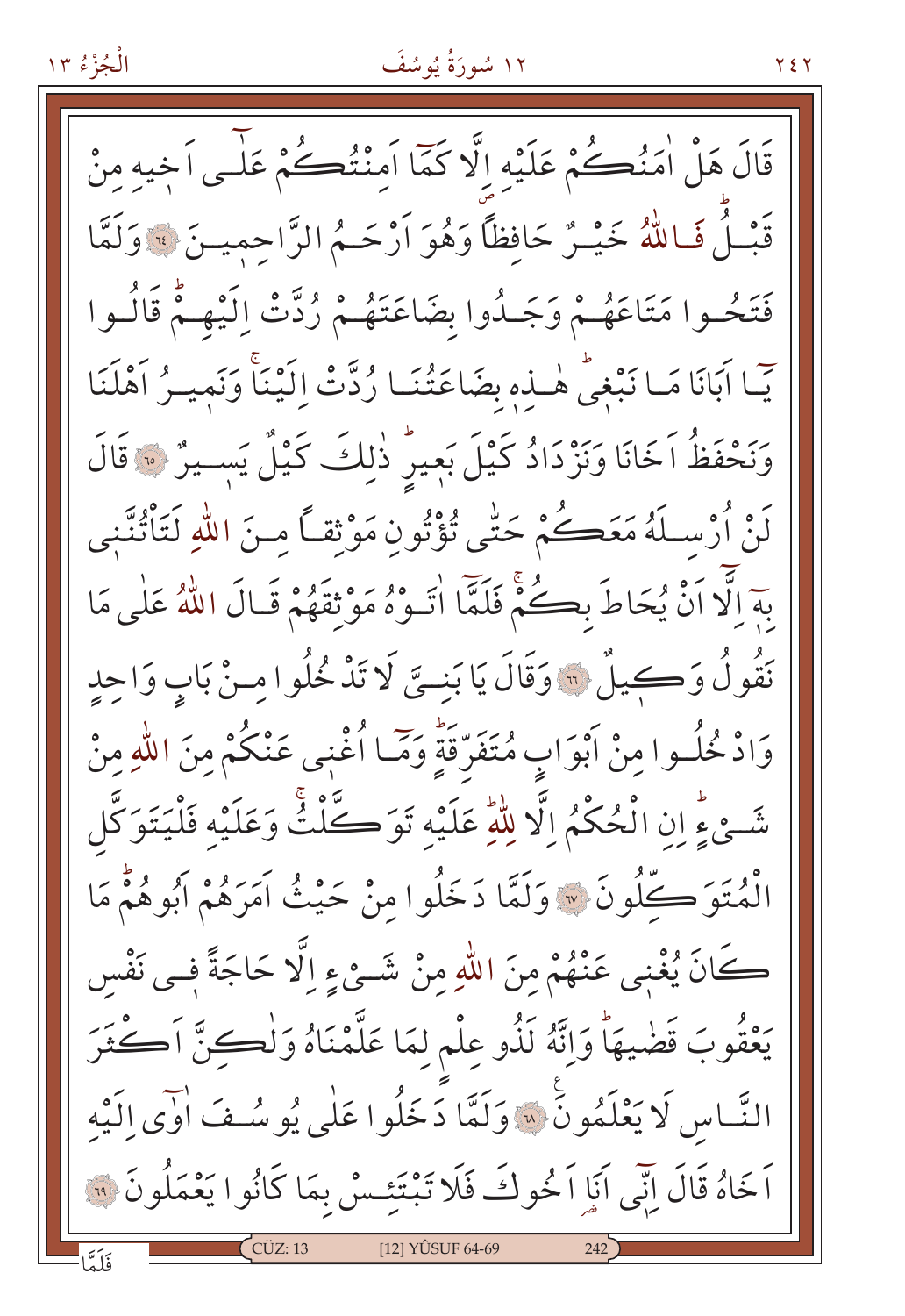فَلَمَّــا جَهَّزَهُــمْ بِجَهَازِهِمْ جَعَلَ السَّـقَايَةَ فِــى رَحْلٍ اَخِيهِ ثُمَّ اَذَّنَ مُؤَذِّنٌ اَيَّتُهَا الْعِيرُ اِنَّكُمْ لَسَارِقُونَ ۞ قَالُوا وَاَقْبَلُـوا عَلَيْهِـمْ مَـاذَا تَفْقِـدُونَ ۞ قَالُـوا نَفْقِدُ صُوَا عَ الْمَلِكِ وَلِمَـنْ جَمَاءَ بِـهِ حِمْـلُ بَعِيرِ وَآنَـا بِـهِ زَعِيمٌ ۞ قَالُــوا تَاللّٰهِ لَقَــدْ عَلِمْتُمْ مَا جِئْنَا لِنُفْســدَ فِي الْأَرْضِ وَمَا كُنَّا سَارِقِينَ ۞ قَالُوا فَمَا جَزَّاؤُهُ إِنْ كُنْتُمْ كَاذِبِينَ ۞ قَالُــوا جَزّٓاؤُهُ مَنْ وُجِدَ فِي رَحْلِهِ فَهُوَ جَزّٓاؤُهُ صَحَذْلِكَ نَجْـزى الظّالِمِيـنَ ۞ فَبَـدَاً بِاَوْعِيَتِهِمْ قَبْـلَ وعَاءِ اَخِيه ثُمَّ اسْتَخْرَجَهَا مِنْ وعَمَاءِ اَخِيهِ كَذٰلِكَ كِدْنَا لِيُوسُفُ مَا كَانَ لِيَاْ خُذَ اَخَاهُ فِي دِينِ الْمَلِكِ اِلَّا اَنْ يَشَاءَ اللَّهُ نَرْفَعُ دَرَجَاتٍ مَنْ نَشَّـاءٌ وَفَوْقَ كُلّ ذِى عِلْم عَلِيمٌ ۞ قَالُوا إِنْ يَسْمِرْقْ فَقَدْ سَــرَقَ اَخْمَ لَهُ مِنْ قَبْلُ فَاسَرَّهَا يُوسُفُ في نَفْسِهِ وَلَمْ يُبْدِهَا لَهُمْ قَالَ أَنْتُمْ شَـرٌّ مَكَانـَا وَاللَّهُ أَعْلَمُ بِمَـا تَصفُـونَ ۞ قَالُـوا يَاۤ اَيُّهَـا الْعَزِيزُ إِنَّ لَـهُ اَبًا شَــيْخًا كَبِيرًا فَخُذْ اَحَدَنَا مَكَانَهُ إِنَّا نَرٰيكَ مِنَ الْمُحْسِنِينَ ۞ [12] YÛSUF 70-78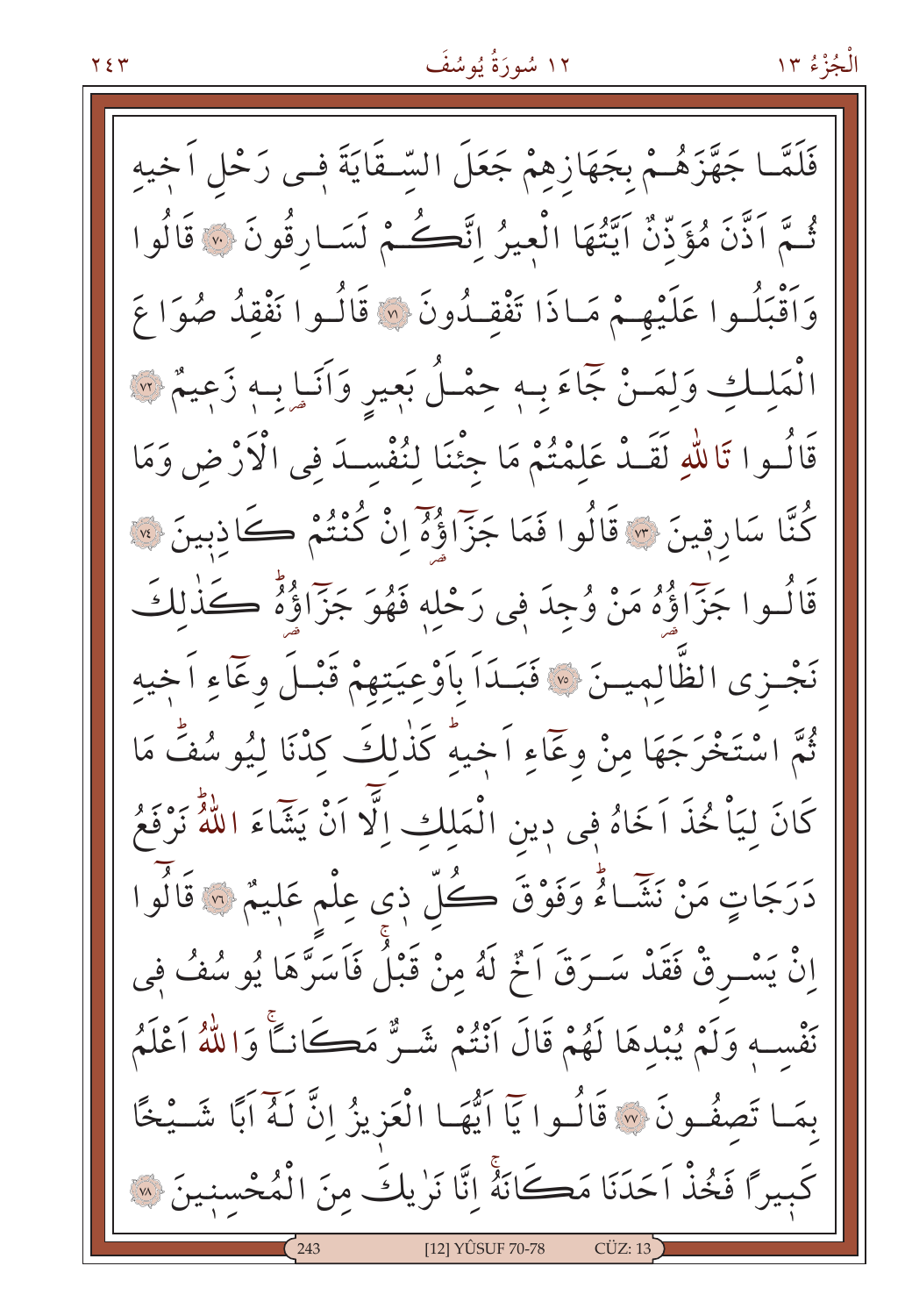الْجُزْءُ ١٣

قَـالَ مَعَـاذَ اللَّهِ أَنْ نَاْ خُذَ الَّا مَـنْ وَجَدْنَا مَتَاعَنَـا عِنْدَهُ أَنَّا اذاً لَظَالِمُونَ \* وَلَلَّمَا اسْتَيْخَسُوا مِنْـهُ خَلَصُـوا نَجِيًّا قَبَالَ كَبِيرُهُـمْ أَلَمْ تَعْلَمُوا أَنَّ أَبَاكُمْ قَدْ أَخَذَ عَلَيْكُمْ مَوْثِقاً مِنَ اللَّهِ وَمِنْ قَبْلُ مَا فَرَّطْتُمْ فِي يُوسُـفَّ فَلَنْ ابْرَحَ الْأَرْضَ حَتّٰـى يَاْذَنَ لَبِي أَبِّـى أَوْ يَحْكُمَ اللّٰهُ لِيَّ وَهُوَ خَيْرُ الْحَاكِمِينَ \* إِرْجِعُوا إِلَى اَبِيكُمْ فَقُولُوا يَا اَبَانَا إِنَّ ابْنَكَ سَرَقٌ وَمَا شَهِدْنَآ إِلَّا بِمَا عَلَمْنَا وَمَا كُنَّا لِلْغَيْبِ حَافِظِينَ ۞ وَسْـــــَل الْقَرْيَةَ الَّتِي كُنَّا فيهَــا وَالْعيرَ الَّتــَى أَقْبَلْنَـا فِيهَـاً وَإِنَّـا لَصَادِقُـونَ \* قَالَ بَلْ سَـوَّلَتْ لَكُمْ َ ۚ ۚ ٱلنُّسُــكُمْ اَمْراً فَصَبْرٌ جَمِيـلٌ عَسَـى اللَّهُ اَنْ يَأْتِيَنِي بِهِمْ جَمِيعـَاً إِنَّهُ هُوَ الْعَلِيمُ الْحَكِيمُ \* وَتَوَلَّـى عَنْهُمْ وَقَالَ يّاً أَسَـفْي عَلٰى يُوسُـفَ وَابْيَضَّتْ عَيْنَاهُ مـنَ الْحُزْنِ فَهُوَ كَظِيمٌ » قَالُوا تَاللَّهِ تَفْتَؤُا تَذْكُرُ يُوسُفَ حَتَّى تَكُونَ حَرَضًا أَوْ تَكُونَ مِنَ الْهَالِكِينَ ۞ قَالَ إِنَّمَّا أَشْكُوا بَثِّبِي وَحُزْنِي إِلَـي اللهِ وَأَعْلَمُ مِنَ اللهِ مَـا لَا تَعْلَمُونَ ۞ [12] YÛSUF 79-86

7 E E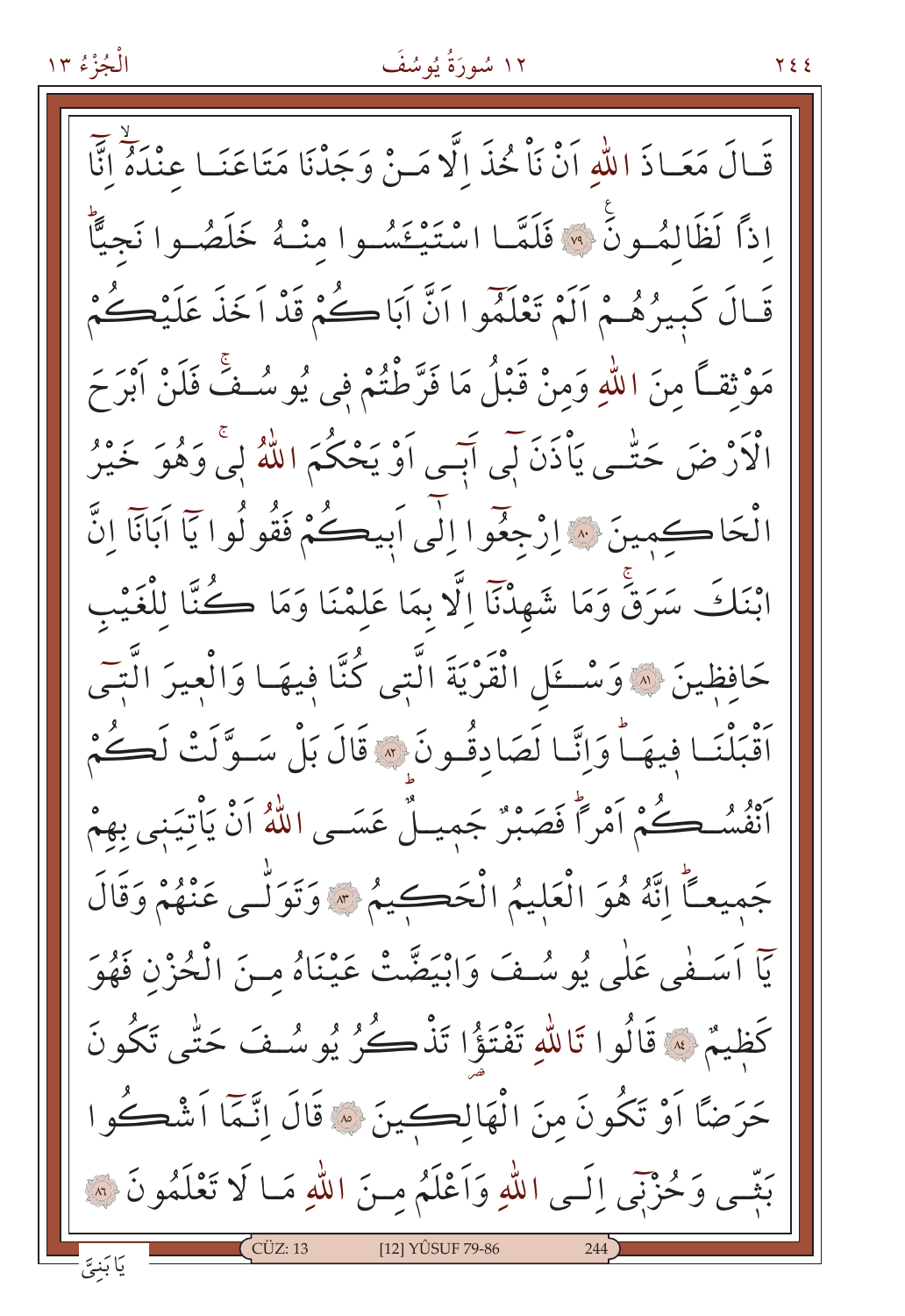بَنِيَّ اذْهَبُـوا فَتَحَسَّسُـوا مـنْ يُوسُـفَ وَأَخِيـه وَلَا یَـا تَايْخَسُوا مِنْ رَوْحِ اللّٰهِ إِنَّهُ لَا يَايْخَسُ مِنْ رَوْحِ اللّٰهِ إِلَّا الْقَوْمُ الْكَافِرُونَ ۞ فَلَمَّـا دَخَلُـوا عَلَيْه قَالُوا يَـا أَيُّهَا الْعَزِيـزُ مَسَّـنَا وَاَهْلَنَـا الضُّـرُّ وَجِئْنَـا بِبِضَاعَـةٍ مُزْجِيــةٍ فَأَوْفٍ لَنَـا الْكَيْـلَ وَتَصَـدَّقْ عَلَيْنَـاً إِنَّ اللَّهَ يَجْـزِي الْمُتَصَدِّقِينَ ۞ قَـالَ هَـلْ عَلَمْتُـمْ مَـا فَعَلْتُمْ بِيُوسُـفَ وَاَخِيهِ إِذْ أَنْتُمْ جَاهِلُونَ ۞ قَالُوا ءَانَّكَ لَأَنْتَ يُو سُفٍّ قَالَ أَنَا يُوسُفُ وَهٰـذّاً أَخِي قَدْ مَـنَّ اللّهُ عَلَيْنَـاً انَّهُ مَنْ يَتَّقِ وَيَصْبِرْ فَإِنَّ اللَّهَ لَا يُضيعُ آجْرَ الْمُحْسـنِينَ ۞ قَالُوا تَاللَّهِ لَقَدْ أَتَرَكَ اللَّهُ عَلَيْنَا وَإِنْ كُنَّا لَخَاطِئِينَ ۞ قَالَ لَا تَثْرِيبَ عَلَيْڪُمُ الْيَوْمَ يَغْفِرُ اللَّهُ لَڪُمْ وَهُـوَ أَرْحَمُ الرَّاحِمِيسَ \* اِذْهَبُوا بِقَمِيصِي هٰذَا فَاَلْقُوهُ عَلَى وَجْه اَٻِي يَـاْتِ بَصِيراً وَاْتُونِي بِاَهْلِڪُمْ اَجْمَعِيــنَٰ ﴾ وَلَمَّا فَصَلَتِ الْعِيرُ قَـالَ اَبُوهُمْ اِنِّي لَاَجِدُ رِيحَ يُوسُـفَ لَوْلَا أَنْ تُفَنِّدُونَ ﴾ قَالُوا تَاللّٰهِ إِنَّكَ لَفِي ضَلَالِكَ الْقَدِيمِ ﴾ [12] YÛSUF 87-95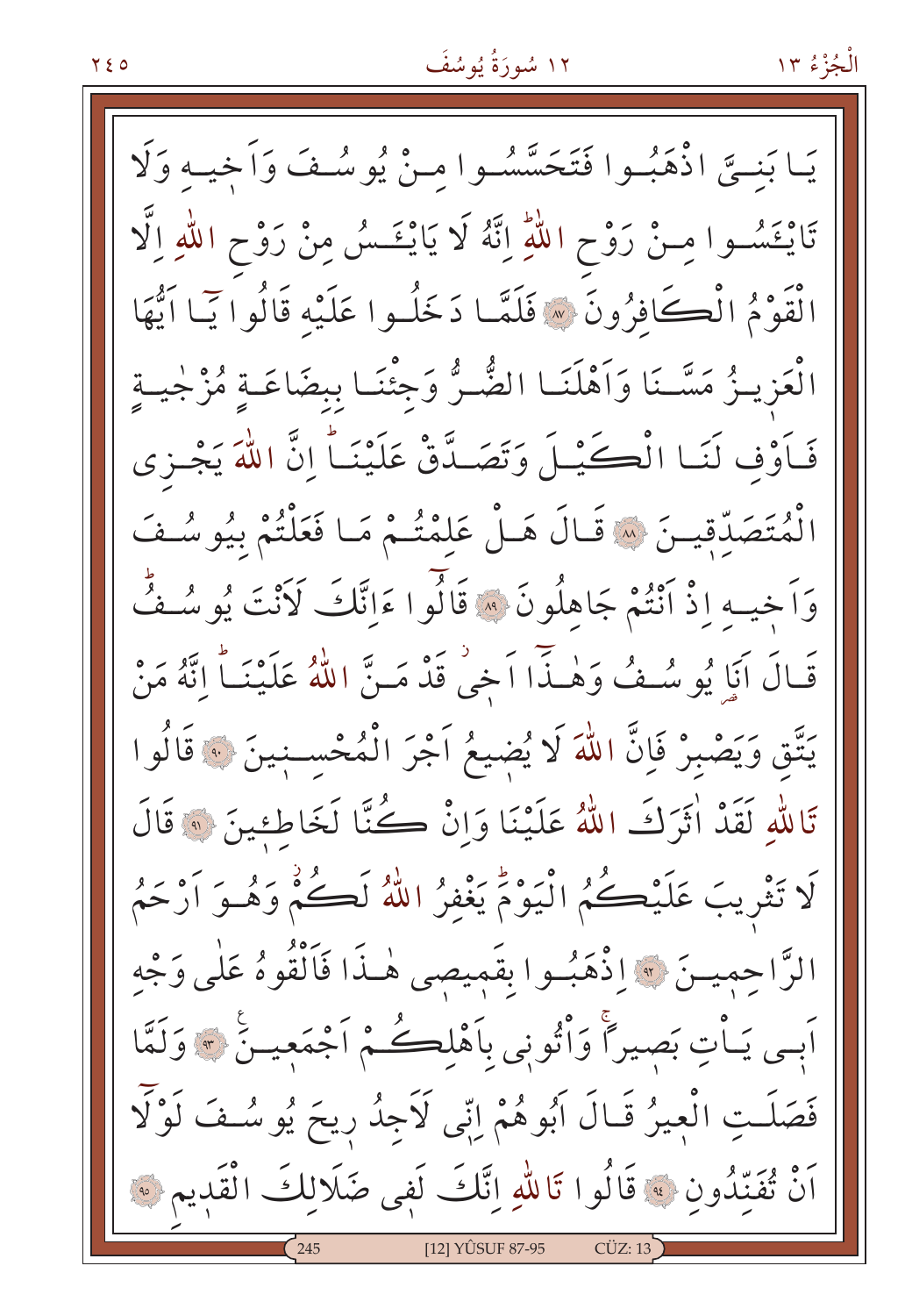### ۱۲ سُورَةُ يُوسُفَ

۲٤٦

فَلَمَّا اَنْ جَمَاءَ الْبَشْـيرُ الْقْيـهُ عَلٰى وَجْهِهٖ فَارْتَـدَّ بَصِيراً قَالَ أَلَمْ أَقُلْ لَكُمْ إِنِّي أَعْلَمُ مِنَ اللَّهِ مَا لَا تَعْلَمُونَ ۞ قَالُوا يَأْ آبَانَا اسْتَغْفِرْ لَنَا ذُنُوبَنَّا إِنَّا كُنَّا خَاطِئِينَ ۞ قَالَ سَوْفَ اَسْتَغْفِرُ لَكُمْ رَبِّي اِنَّهُ هُوَ الْغَفُورُ الرَّجِيمُ ۞ فَلَمَّا دَخَلُوا عَلٰی یُوسُفَ اٰوَی اِلَیْـهِ اَبَوَیْهِ وَقَالَ اذْ خُلُوا مصْرَ اِنْ شَّـاءَ اللَّهُ امِنيتُنَّ ۞ وَرَفَعَ آبَوَيْهِ عَلَى الْعَرْشِ وَخَرُّوا لَهُ سُجَّداً وَقَالَ يَبَا اَبَتِ هٰذَا تَأْوِيلُ رُءْيَايَ مِنْ قَبْلُ قَـٰذُ جَعَلَهَا رَبِّي حَقًّا وَقَدْ اَحْسَــنَ بِي إِذْ اَخْرَجَنِي مِنَ السِّجْنِ وَجَّاءَ بِكُمْ مِنَ الْبَدْوِ مِنْ بَعْدِ اَنْ نَزَ غَ الشَّـيْطَانُ بَيْنِي وَبَيْنَ اِ خُوَتِي اِنَّ رَبِّي لَطِيفٌ لِمَا يَشَّاءُ إِنَّهُ هُوَ الْعَلِيمُ الْخَصِّكِيمُ ﴾ رَبِّ قَدْ اْتَيْتَنِـي مِنَ الْمُلْكِ وَعَلَّمْتَنِي مِنْ تَاْوِيـلِ الْأَحَادِيثِ فَاطِرَ السَّـمٰوَاتِ وَالْأَرْضِ أَنْتَ وَلِيِّ فِـى الدُّنْيَا وَالْأَخِرَةِ تَوَفَّنِى مُسْلِمًا وَاَلْحِقْنِي بِالصَّالِحِينَ ۞ ذٰلِكَ مِنْ اَنْبَاءِ الْغَيْبِ نُوحِيهِ اِلَيْكَ وَمَا كُنْتَ لَدَيْهِمْ إِذْ أَجْمَعْـوا أَمْرَهُمْ وَهُمْ يَمْكُرُونَ سَوَمَا اَكْثَرُ النَّاسِ وَلَوْ حَرَصْتَ بِمُؤْمِنِينَ سَ وَمَا تَسْكَلُهُمْ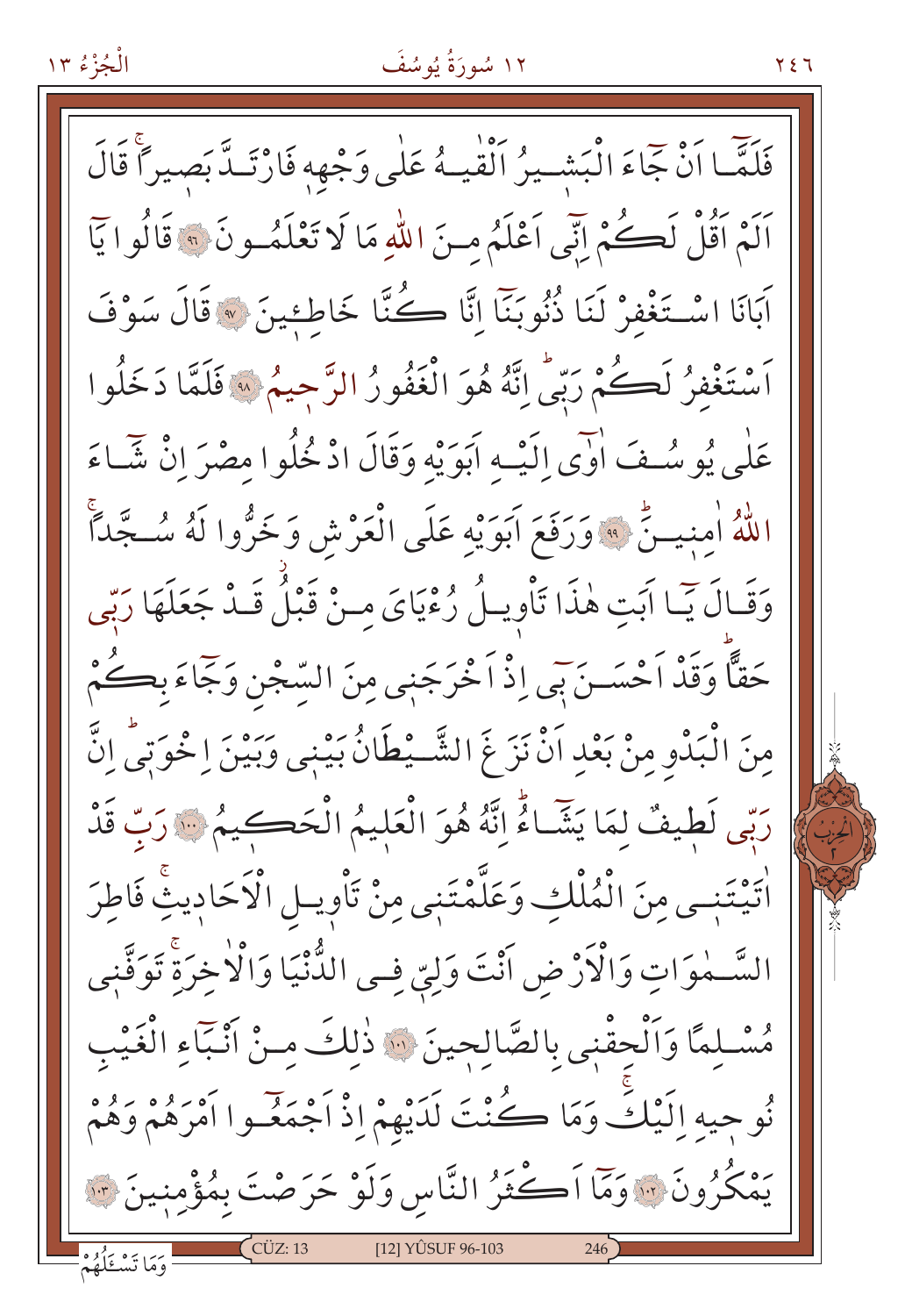وَمَا تَسْخَلُهُمْ عَلَيْهِ مِنْ اَجْرِ إِنْ هُوَ اِلَّا ذِكْرٌ لِلْعَالَمِينَ لِنَّا وَكَاَيِّنْ مِنْ اٰيَةٍ فِي السَّـٰمٰوَاتِ وَالْأَرْضِ يَمُــرُّونَ عَلَيْهَا وَهُمْ عَنْهَا مُعْرِضُونَ ۞ وَمَا يُؤْمِنُ اَكْثَرُهُمْ بِاللَّهِ اِلَّا وَهُمْ مُشْرِ كُونَ ۞ افَاَمنُوا اَنْ تَأْتِيَهُمْ غَاشِيَةٌ مِنْ عَذَابِ اللّٰهِ أَوْ تَأْتِيَهُمُ السَّاعَةُ بَغْتَـةً وَهُـمْ لَا يَشْـعُرُونَ \* قُـلْ هٰـذِهِ سَّـبِيلِّي اَدْغَـوا اِلَـي اللهِ عَلٰـي بَصِيرَةِ اَنَـا وَمَـنِ اتَّبَعَنِيَّ وَسُّـبْحَانَ اللَّهِ وَمَمَّا أَنَا مِنَ الْمُشْـرِكِينَ ۞ وَمَّا أَرْسَـلْنَا مِنْ قَبْلِكَ اِلَّا رِجَـالًا نُوجِّي اِلَيْهِـمْ مِنْ اَهْلِ الْقُـرٰىُّ اَفَلَمْ يَسِـيرُوا فِي الْأَرْضِ فَيَنْظُرُوا كَيْفَ كَانَ عَاقبَةُ الَّذِينَ مِنْ قَبْلِهِمْ وَلَـدَارُ الْأَخِرَةِ خَيْرٌ لِلَّذِينَ اتَّقَـوْاً اَفَلَا تَعْقِلُونَ فَ حَتَّبِي إِذَا اسْتَنْبِئَسَ الرُّسُلُ وَظَنُّوا أَنَّهُمْ قَدْ كُذْبُوا جَّاءَهُــمْ نَصْرُنَاْ فَنُجِّيَ مَنْ نَشَّــاءٌ وَلَا يُرَدُّ بَأْسُــنَا عَنِ الْقَوْمِ الْمُجْرِمِيسَ ۚ ۞ لَقَدْ كَانَ فِي قَصَصِهِمْ عِبْرَةٌ لِأُولِي الْأَلْبَابُ مَا كَانَ حَدِيثًا يُفْتَرٰى وَلْكِنْ تَصْدِيقَ الَّذى بَيْنَ يَدَيْهِ وَتَفْصِيلَ كُلِّ شَئْءٍ وَهُدًى وَرَحْمَةً لِقَـوْمٍ يُؤْمِنُونَ ۞ [12] YÛSUF 104-111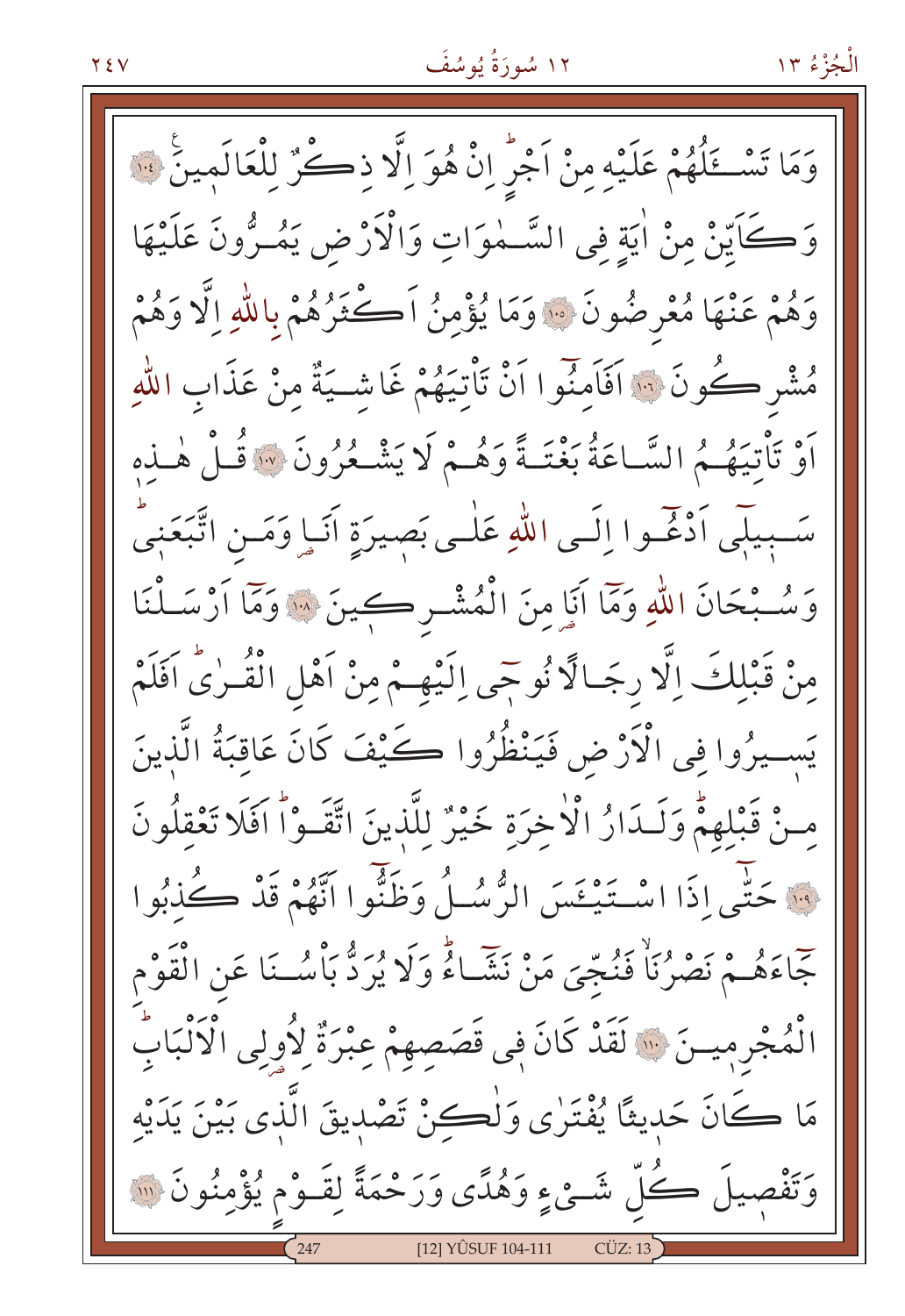الْجُزْءُ ١٣

١٣ سُورَةُ الرَّعْدِ

سُورَةُ الرَّعْد أَيَاتُهَا ٤٣ مَكَّةٌ أَلِلْهُ أَأَبَّهُمْ أَلْرَجَبَ آيَهِ ۗ تَلْكَ اٰيَاتُ الْكِتَابُ وَالَّذِى أُنْزِلَ اِلَيْكَ مِنْ رَبِّكَ الْحَقُّ وَلْكِنَّ اَكْثَرَ النَّاسِ لَا يُؤْمِنُونَ ﴾ اَللّٰهُ الَّذِي رَفَعَ السَّـٰمٰوَاتِ بِغَيْرِ عَمَدٍ تَرَوْنَهَا ثُمَّ اسْتَوٰى عَلَى الْعَرْشِ وَسَـخَّرَ الشَّمْسَ وَالْقَمَرُّ كُلُّ يَجْرِى لِأَجَلٍ مُسَمًّى يُدَبِّرُ الْأَمْرَ يُفَصِّلُ الْأَيَاتِ لَعَلَّكُمْ بِلَقَّاءِ رَبَّكُمْ تُوقِنُونَ وَهُو َالَّذِي مَـدَّ الْأَرْضَ وَجَعَلَ فِيهَا رَوَاسِيَ وَأَنْهَاراً وَمِنْ كُلِّ الثَّمَرَاتِ جَعَلَ فِيهَا زَوْجَيْنِ اثْنَيْنِ يُغْشِي الَّيْلَ النَّهَارِّ اِنَّ فِي ذٰلِكَ لَأْيَاتٍ لِقَوْمِ يَتَفَكَّرُونَ \* وَفِي الْأَرْضِ قِطَعٌ مُتَجَـاوِرَاتٌ وَجَنَّاتٌ مِنْ أَعْنَـابٍ وَزَرْعٌ وَنَجْيلٌ صِنْـوَانٌ وَغَيْرُ صِنْوَانِ يُسْـفَى بِمَاءِ وَاحِدٌ وَنُفَضِّلُ بَعْضَهَا عَلَى بَعْضٍ فِي الْأَكُلِّ إِنَّ فِي ذٰلِكَ لَأَيَاتٍ لِقَوْمِ يَعْقِلُونَ ﴾ وَإِنْ تَعْجَبْ فَعَجَبٌ قَوْلُهُمْ ءَاِذَا كُنَّا تُرَابًا ءَانَّا لَفِي خَلْقِ جَدِيدٍ أُولِّئِكَ الَّذِينَ كَفَرُوا بِرَبِّهِمْ وَأُولِّئِكَ الْأَغْلَالُ فِّمِي اَعْنَاقِهِمْ وَأُولٰئِكَ اَصْحَـابُ النَّارِ هُمْ فِيهَـا خَالِدُونَ ۞ [13] RA'D 1-5

Y E A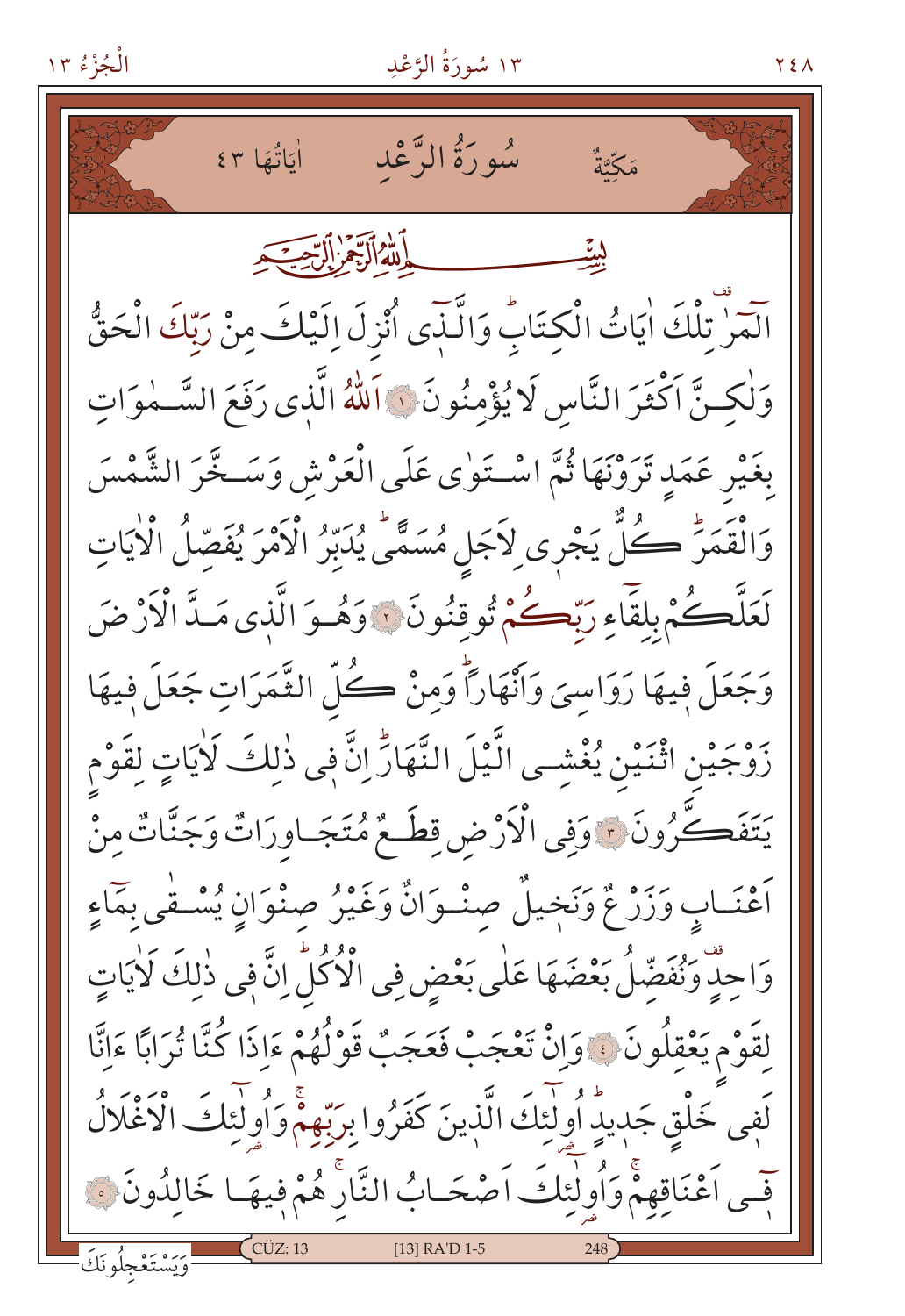وَيَسْتَغْجِلُونَكَ بِالسَّيِّئَةِ قَبْلَ الْحَسَنَةِ وَقَدْ خَلَتْ مِنْ قَبْلِهِمُ انْمَثُلَاثٌ وَإِنَّ رَبَّكَ لَـذُو مَغْفِرَةِ لِلنَّاسِ عَلٰـى ظُلْمِهِمْ وَإِنَّ رَبَّكَ لَشَدِيدُ الْعِقَابِ ۞ وَيَقُولُ الَّذِينَ كَفَرُوا لَوْلَّا أُنْزِلَ عَلَيْهِ اٰيَةٌ مِنْ رَبِّهِ اِنَّمَّا أَنْتَ مُنْذِرٌ وَلِكُلِّ قَوْمٍ هَادٍ لَا اللَّهُ يَعْلَمُ مَا تَحْملُ كُلُّ اُنْثٰى وَمَا تَغيضُ الْأَرْحَامُ وَمَا تَزْدَادُّ وَكُلُّ شَئْءٍ عِنْدَهُ بِمِقْدَارِ ۞ عَالِـمُ الْغَيْبِ وَالشَّـهَادَةِ الْكَبِيرُ الْمُتَعَالِ ﴾ سَوَّاءٌ منْكُمْ مَنْ اَسَـرَّ الْقَوْلَ وَمَنْ جَهَـرَ به وَمَنْ هُـوَ مُسْـتَخْفٍ بِالَّيْـلِ وَسَـارِبٌ بِالنَّهَارِ ۞ لَـهُ مُعَقِّبَـاتٌ مِنْ بَيْــن يَدَيْهِ وَمِــنْ خَلْفِهِ يَحْفَظُونَــهُ مِنْ اَمْر اللَّهِ إِنَّ اللَّهَ لَا يُغَيِّـرُ مَـا بِقَـوْم حَتَّــى يُغَيِّـرُوا مَا بِأَنْفُسِــهِمُّ وَإِذَّا آرَادَ اللَّهُ بِقَـوْمٍ سَّـوءًا فَلَا مَـرَدَّ لَهُ وَمَا لَهُـمْ مِنْ دُونِه مِنْ وَالِ ۞ هُمُوَ الَّـٰذِي يُرِيكُـهُمُ الْبَـٰرْقَ خَوْفـًا وَطَمَعًا ويُنْشَـئُ السَّـحَابَ الثَّقَـالَ ۞ وَيُسَـبِّـحُ الرَّعْـدُ بِحَمْـدِهِ وَالْمَلْئِكَةُ مِنْ خِيفَتِهْ وَيُرْسِلُ الصَّوَاعِـقَ فَيُصِيبُ بِهَا مَنْ يَشَّاءُ وَهُــمْ يُجَادِلُونَ فِي اللَّهِ وَهُوَ شَــٰبِيدُ الْمِحَالِّ ۞ [13] RA'D 6-13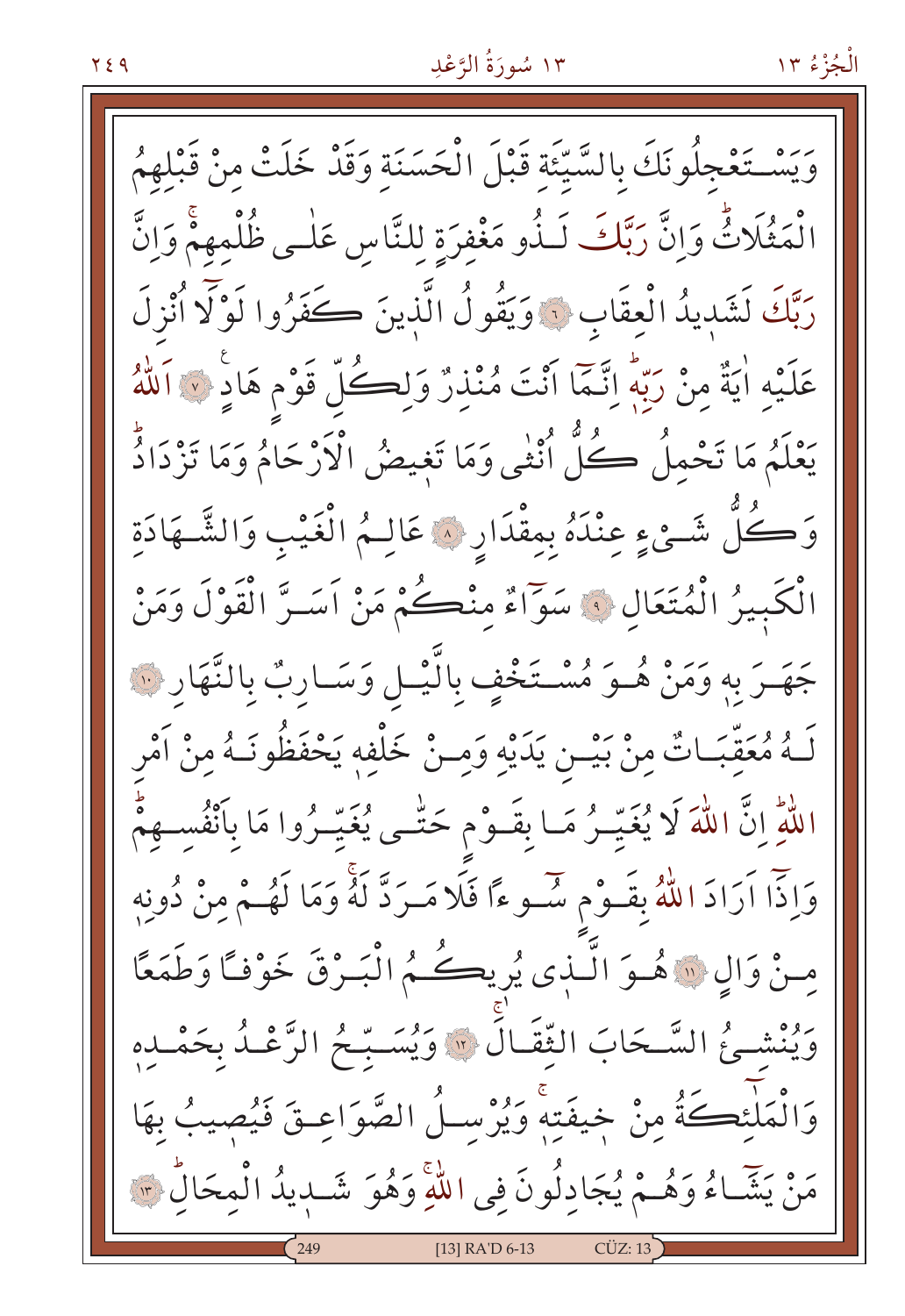#### ١٣ سُورَةُ الرَّعْدِ

70.

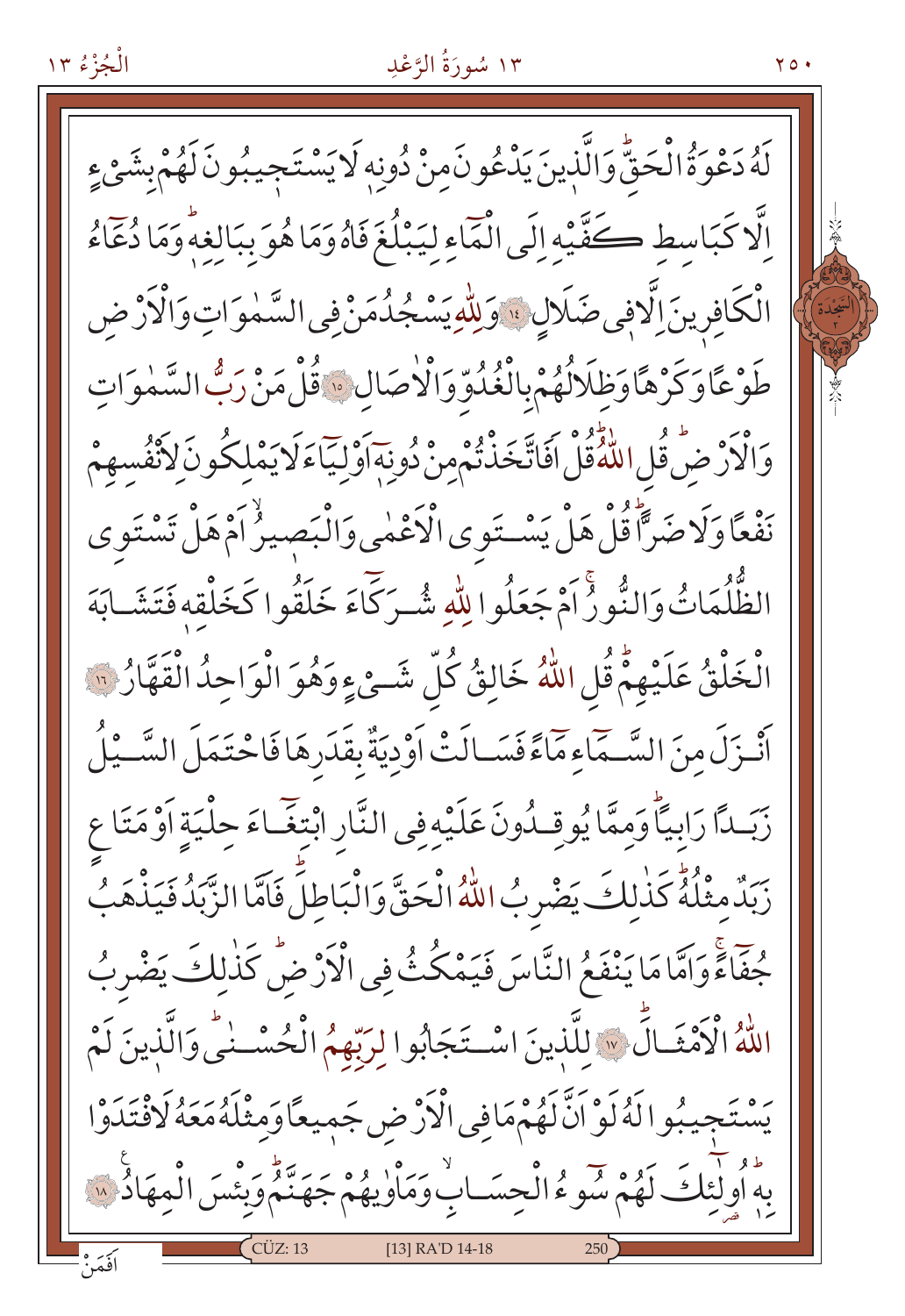### ۱۳ سُورَةُ الرَّعْدِ

الْجُزْءُ ١٣

اَفَمَنْ يَعْلَمُ اَنَّمَا اُنْزِلَ إِلَيْكَ مِنْ رَبِّكَ الْحَقُّ كَمَنْ هُوَ اَعْمٰى إِنَّمَا يَتَذَكَّرُ أُولُوا الْأَلْبَابُ \* اَلَّذِينَ يُوفُونَ بِعَهْدِ اللّهِ وَلَا يَنْقُضُونَ الْمِيثَاقُ ٣٠ وَالَّذِينَ يَصِلُونَ مَّا اَمَرَ اللَّهُ بِهَ اَنْ يُوصَلَ وَيَخْشَـوْنَ رِّهُمْ وَيَخَافُونَ سُوءَ الْحِسَابُ ۞ وَالَّذِينَ صَبَرُوا ابْتِغَاءَ وَجْه رَبُّهِـمْ وَأَقَامُـوا الصَّلْـوةَ وَأَنْفَقُوا ممَّـا رَزَقْنَاهُمْ سـرًّا وَعَلَانِيَةً وَيَدْرَؤُنَ بِالْحَسَــنَةِ السَّيِّئَةَ أُولِّئِكَ لَهُمْ عُقْبَى الدَّارِ ۞ جَنَّاتُ عَـدْنِ يَدْخُلُونَهَا وَمَنْ صَلَحَ مِـنْ ابَآئِهِمْ وَاَزْوَاجِهِـمْ وَذُرِّيَّاتِهِمْ وَالْمَلْئِكَةُ يَدْخُلُونَ عَلَيْهِمْ مِنْ كُلّ بَابٍ ۚ سَلَامٌ عَلَيْكُمْ بِمَا صَبَرْتُمْ فَنِعْمَ عُقْبَى الدَّارُ \* وَالَّذِينَ يَنْقُضُونَ عَهْدَ اللّٰهِ مِنْ بَعْدِ مِيثَاقِهِ وَيَقْطَعُونَ مَمَّا آَمَرَ اللَّهُ بِهَ أَنْ يُوصَلَ وَيُفْسِدُونَ في الْأَرْضَٰ أُولٰئِكَ لَهُمُ اللَّعْنَةُ وَلَهُمْ سُوءُ الدَّارِ ۞ اَللّهُ يَبْسُطُ الرِّزْقَ لِمَنْ يَشَّاءُ وَيَقْدِرُّ وَفَرِحُوا بِالْحَيْسِةِ الدُّنْيَاً وَمَا الْحَيْسِوةُ الدُّنْيَا فِي الْاخِرَةِ إِلَّا مَتَاعٌ \* وَيَقُولُ الَّذِينَ كَفَرُوا لَوْلَا أُنْزِلَ عَلَيْهِ اٰيَةٌ مِنْ رَبّهُ قُلْ إِنَّ اللّهَ يُضِلُّ مَنْ يَشَـاءُ وَيَهْـدَى إِلَيْهِ مَنْ أَنَابٌ « اَلَّذِينَ أَمَنُواوَتَطْمَئِنُّ قُلُوبُهُمْ بِذِكْرِ اللّهِ اَلَابِذِكْرِ اللّهِ تَطْمَئِنُّ الْقُلُوبُّ ۞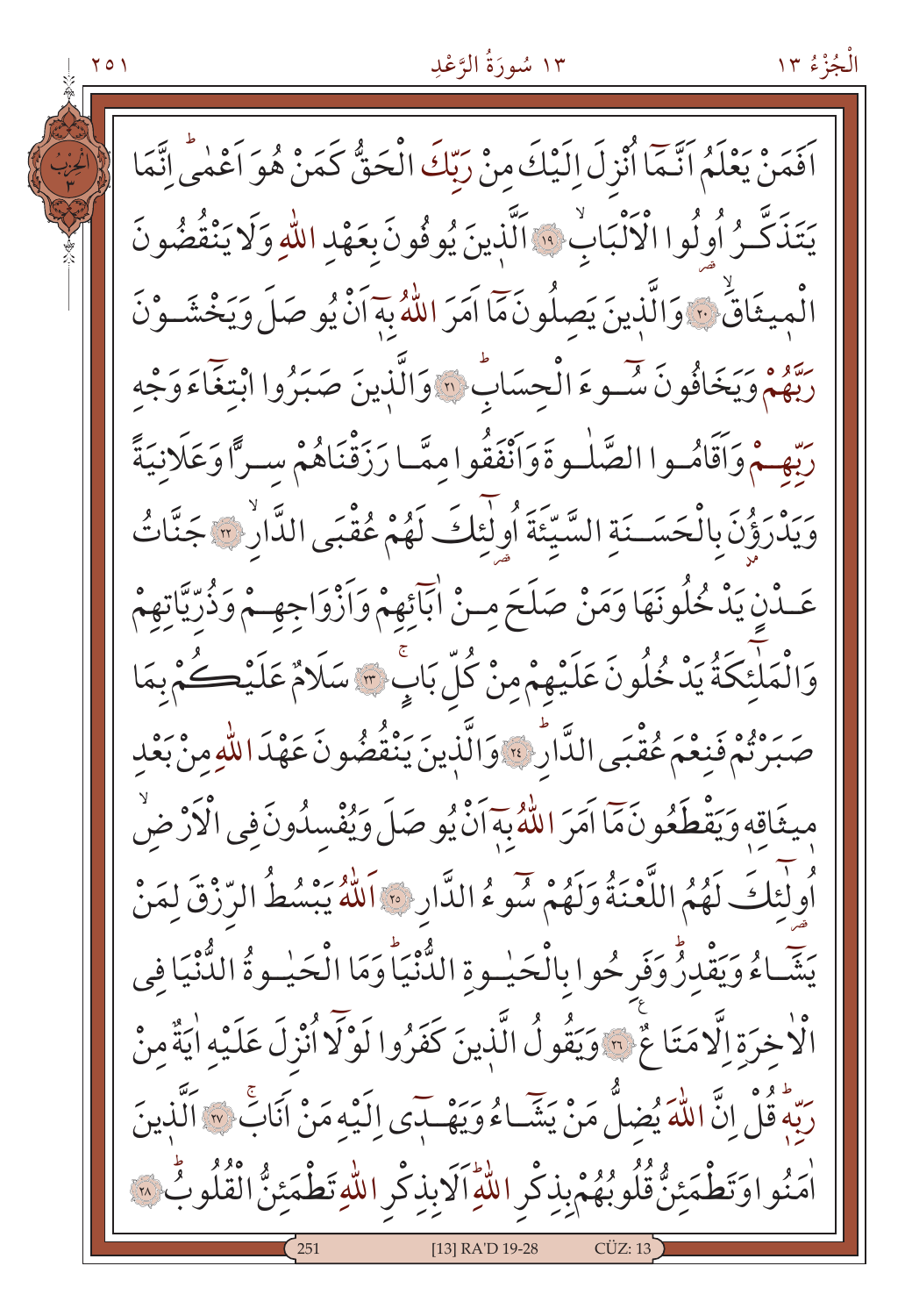### ۱۳ سُورَةُ الرَّعْدِ

اَلَّذيهِ; اٰمَنُوا وَعَملُـوا الصَّالِحَاتِ طُوبٰى لَهُمْ وَحُسْـنُ مَاٰبِ فِينَ كَذَٰلِكَ أَرْسَـلْنَاكَ فَيِي اُمَّةٍ قَدْ خَلَتْ مِنْ قَبْلُهَا أُمَمٌ لِتَتْلُوَا عَلَيْهِمُ الَّذِّي أَوْحَيْنَا إِلَيْكَ وَهُمْ يَكْفُرُونَ بِالرَّحْمٰنُ قُلْ هُوَ رَبِّسِ لَّا اللَّهَ الَّا هُوَ عَلَيْهِ تَوَكَّلْتُ وَإِلَيْـهِ مَتَابٍ \* وَلَوْ اَنَّ قُرْانًا سُيّرَتْ بِهِ الْجِبَالُ اَوْ قُطِّعَتْ بِهِ الْأَرْضُ اَوْ كُلِّمَ بِهِ الْمَوْنَى بَلْ لِلّهِ الْأَمْرُ جَمِيعًا اَفَلَمْ يَايْخَسِ الَّذِينَ اٰمَنُوا اَنْ لَوْ يَشَّاءُ اللّهُ لَهَدَى النَّاسَ جَمِيعًا وَلَا يَزَالُ الَّذِينَ كَفَـرُوا تُصِيبُهُمْ بِمَا صَنَعُـوا قَارِعَةٌ أَوْ تَحُلُّ قَرِيبًا مِـنْ دَارِهِمْ حَتَّى يَأْتِيَ وَعْدُ اللَّهِ اِنَّ اللَّهَ لَا يُخْلِفُ الْمِيعَادَ ۞ وَلَقَدِ اسْتُهْزِئَ بِرُسُلٍ مِنْ قَبْلِكَ فَأَمْلَيْتُ لِلَّذِينَ كَفَرُوا ثُمَّ اَخَذْتُهُمْ فَكَيْفَ كَانَ عِقَابٍ ٣ افَمَنْ هُوَ قَائِمٌ عَلٰى كُلّ نَفْسٍ بِمَا كَسَبَتْ وَجَعَلُوا لِلّٰهِ شُرَكَـكَاءَ قُلْ سَـٰمُّوهُمُّ أَمْ تُنَبِّئُونَـٰهُ بِمَـا لَا يَعْلَـٰمُ فِـى الْأَرْضِ أَمْ بِظَاهِرِ مِنَ الْقَوْلِّ بَلْ زُيِّنَ لِلَّذِينَ كَفَرُوا مَكْرُهُمْ وَصُدُّوا عَنِ السَّـبِيلُ وَمَـنْ يُضْلِـلِ اللَّهُ فَمَـا لَهُ مِنْ هَـادِ ٣ لَهُمْ عَذَابٌ فِـى الْحَيْوِةِ الدُّنْيَـا وَلَعَذَابُ الْأَخِرَةِ اَشَـقٌّ وَمَـا لَهُمْ مِنَ اللّهِ مِـنْ وَاقِ ٢٠ [13] RA'D 29-34 نَثَلُ الْجَنَّة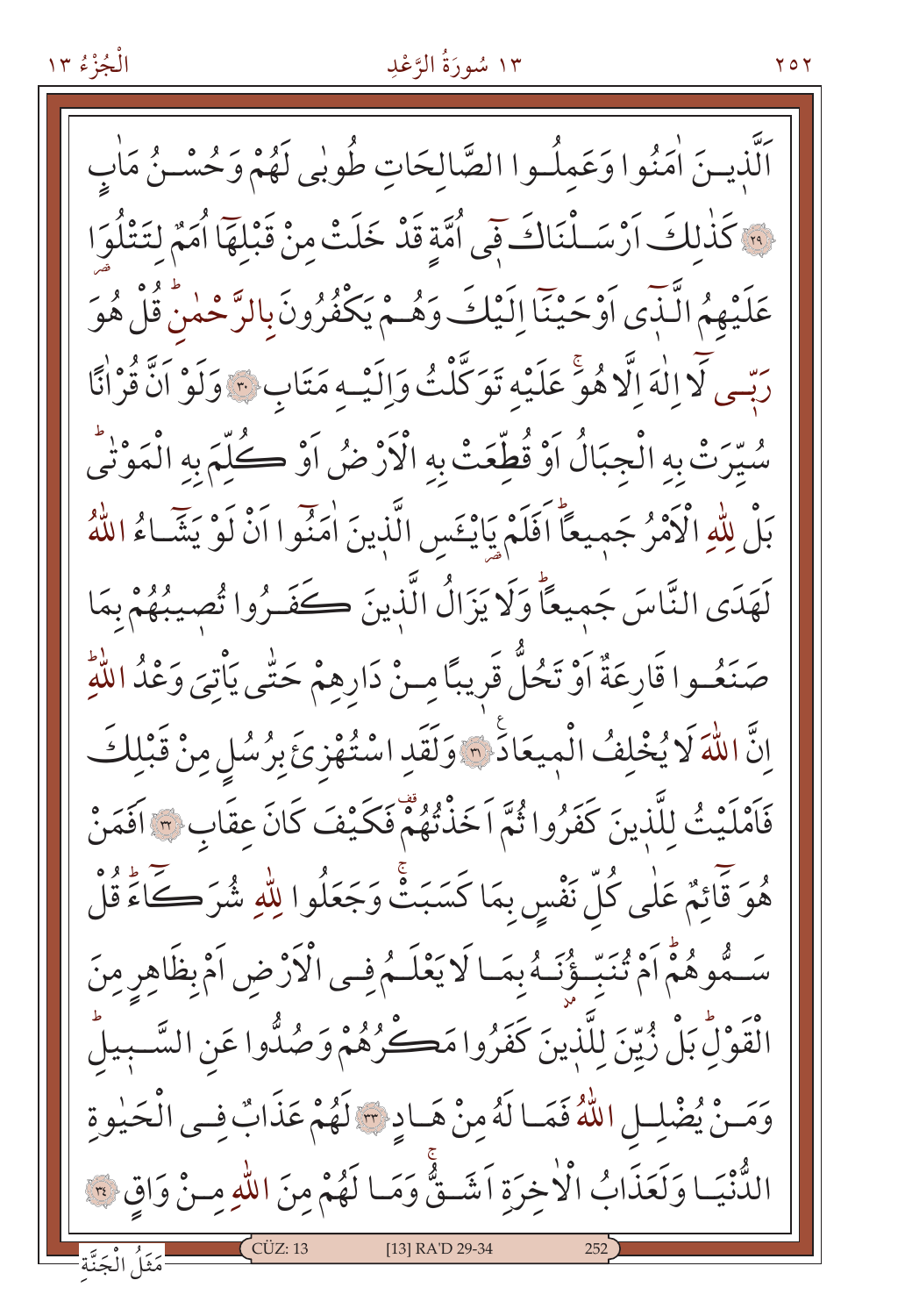### ١٣ سُورَةُ الرَّعْدِ

مَثَــلُ الْجَنَّة الَّتى وُعِدَ الْمُتَّقُونَّ تَجْـرى مِنْ تَحْتِهَا الْأَنْهَارُّ أَكُلُهَا دَائِمٌ وَظِلُّهَا تِلْكَ عُقْبَى الَّذِينَ اتَّقَوْاْ وَعُقْبَى الْكَافِرِينَ النَّارُ ٣ وَالَّذِينَ اٰتِيْنَاهُمُ الْكِتَابَ يَفْرَحُونَ بِمَّا أُنْزِلَ اِلَيْكَ وَمِنَ الْأَحْزَابِ مَنْ يُنْكِرُ بَعْضَهُ قُلْ اِنَّمَّا أُمِرْتُ اَنْ اَعْبُدَ اللَّهَ وَلَا أُشْرِكَ بِهِ إِلَيْهِ أَدْعُوا وَإِلَيْهِ مَأْبِ \* وَكَذٰلِكَ أَنْزَلْنَاهُ حُكْمًا عَرَبِيًّا وَلَئِنِ اتَّبَعْتَ اَهْوَاءَهُمْ بَعْدَ مَا جَماءَكَ منَ الْعِلْمْ مَا لَكَ مِنَ اللَّهِ مِنْ وَلِيِّ وَلَا وَاقٍ ۞ وَلَقَدْ أَرْسَلْنَا رُسُلًّا مِنْ قَبْلِكَ وَجَعَلْنَا لَهُمْ اَزْوَاجًا وَذُرِّيَّةً وَمَا كَانَ لِرَسُـولِ اَنْ يَأْتِيَ بِأَيَــةٍ اِلَّا بِاِذْنِ اللَّهِ لِكُلِّ اَجَلٍ كِتَابٌ ۞ يَمْحُوا اللَّهُ مَا يَشَّـاءُ وَيُثْبِتُْ وَعِنْدَهُ أُمُّ الْكِتَابِ ٣ وَإِنْ مَا نُرِيَنَّكَ بَعْضَ الَّذِي نَعِدُهُمْ أَوْ نَتَوَفَّيَنَّكَ فَإِنَّمَا عَلَيْكَ الْبَلَا غُ وَعَلَيْنَا الْحِسَابُ نَّ أَوَلَــمْ يَـرَوْا أَنَّـا نَأْتـى الْأَرْضَ نَنْقُصُهَـا مِـنْ أَطْرَافِهَــأُ وَاللَّهُ يَحْكُمُ لَا مُعَقِّبَ لِحُكْمِهِ وَهُوَ سَـرِيعُ الْجِسَـابِ ۞ وَقَدْ مَكَرَ الَّذِينَ مِنْ قَبْلِهِمْ فَلِلَّهِ الْمَكُنُ جَمِيعـًّا يَعْلَمُ مَا تَكْسِبُ كُلَّ نَفْسٍ وَسَيَعْلَمُ الْكُفَّارُ لِمَنْ عُقْبَى الدَّارِ ؟ [13] RA'D 35-42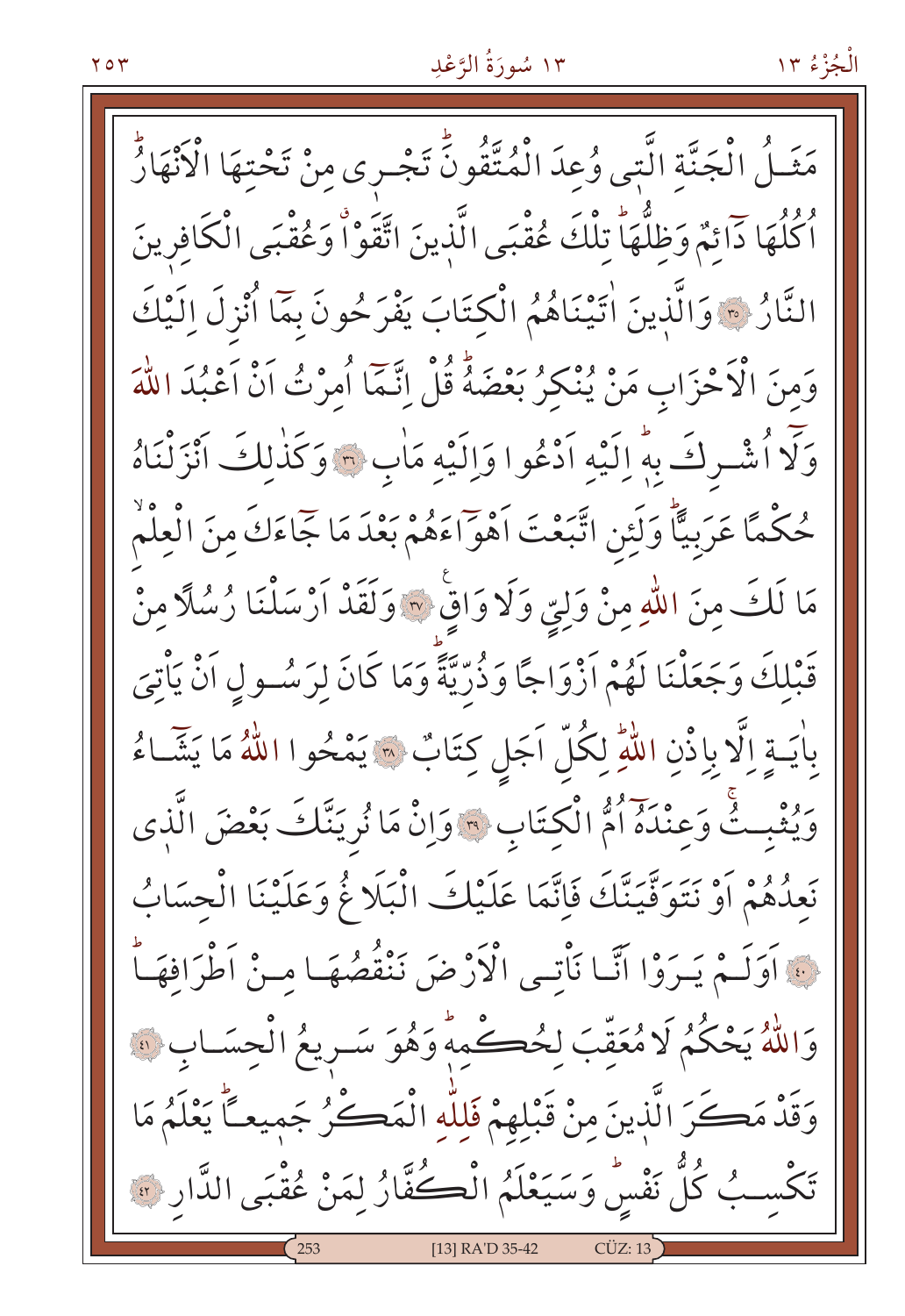١٣ سُورَةُ الرَّعْدِ الْجُزْءُ ١٣ ۲٥٤ وَيَقُّـونُ الَّذِيــرَ ڪَفَــرُوا نَسْـتَ مُرْسَـلاً قُلْ ڪَفٰي بِـاللّٰهِ شَـهِيداً بَيْنِـي وَبَيْنَڪُمْ وَمَـنْ عِنْدَهُ عِلْمُ الْڪِتَـابِ ؟ مَكَّتَةٌ اللاالَةِ تَرَابُ السِّبَ ليتحب الَــرّْ كِتَـَابٌ اَنْزَلْنَـاهُ اِلَيْـكَ لِتُخْـرِجَ النَّـاسَ مِنَ الظُّلُمَـاتِ اِلَـى النُّور بِاِذْنِ رَبِّهِمْ اِلٰى صِـرَاطِ الْعَزيز الْحَميـدُ ۞ اَللهِ الَّـذي لَـهُ مَا فِـى السَّـمٰوَاتِ وَمَا فِى الْأَرْضُّ وَوَيْـلٌ لِلْكَافِرِينَ مِنْ عَذَابٍ شَــٰدِيدٌ ۚ ٱلَّذِينَ يَسْتَحَبُّونَ الْحَيْـوةَ الدُّنْيَا عَلَى الْأَخِرَةِ وَيَصُدُّونَ عَنْ سَـبِيلِ اللَّهِ وَيَبْغُونَهَـا عِوَجًا أُولَٰئِكَ فِي ضَـلَالِ بَعيدِ نَ وَمَّا أَرْسَـلْنَا مِنْ رَسُـولِ اِلَّا بِلِسَـانِ قَوْمِـهِ لِيُبَيِّنَ لَهُمْ فَيُضَـلُّ اللَّهُ مَـنْ يَشَّاءُ وَيَهْدِى مَـنْ يَشَّاءُ وَهُوَ الْعَزِينُ الْحَكِيمُ ﴾ وَلَقَـٰذُ أَرْسَـلْنَا مُوسْـى بِاٰيَاتِنَا اَنْ اَخْرِجْ قَوْمَكَ مِنَ الظُّلُمَاتِ إِلَـى النُّورِ وَذَكِّرْهُمْ بِٱيَّامِ اللَّهِ إِنَّ فِي ذٰلِكَ لَاٰيَاتٍ لِكُلِّ صَبَّارٍ شَكُورٍ ۞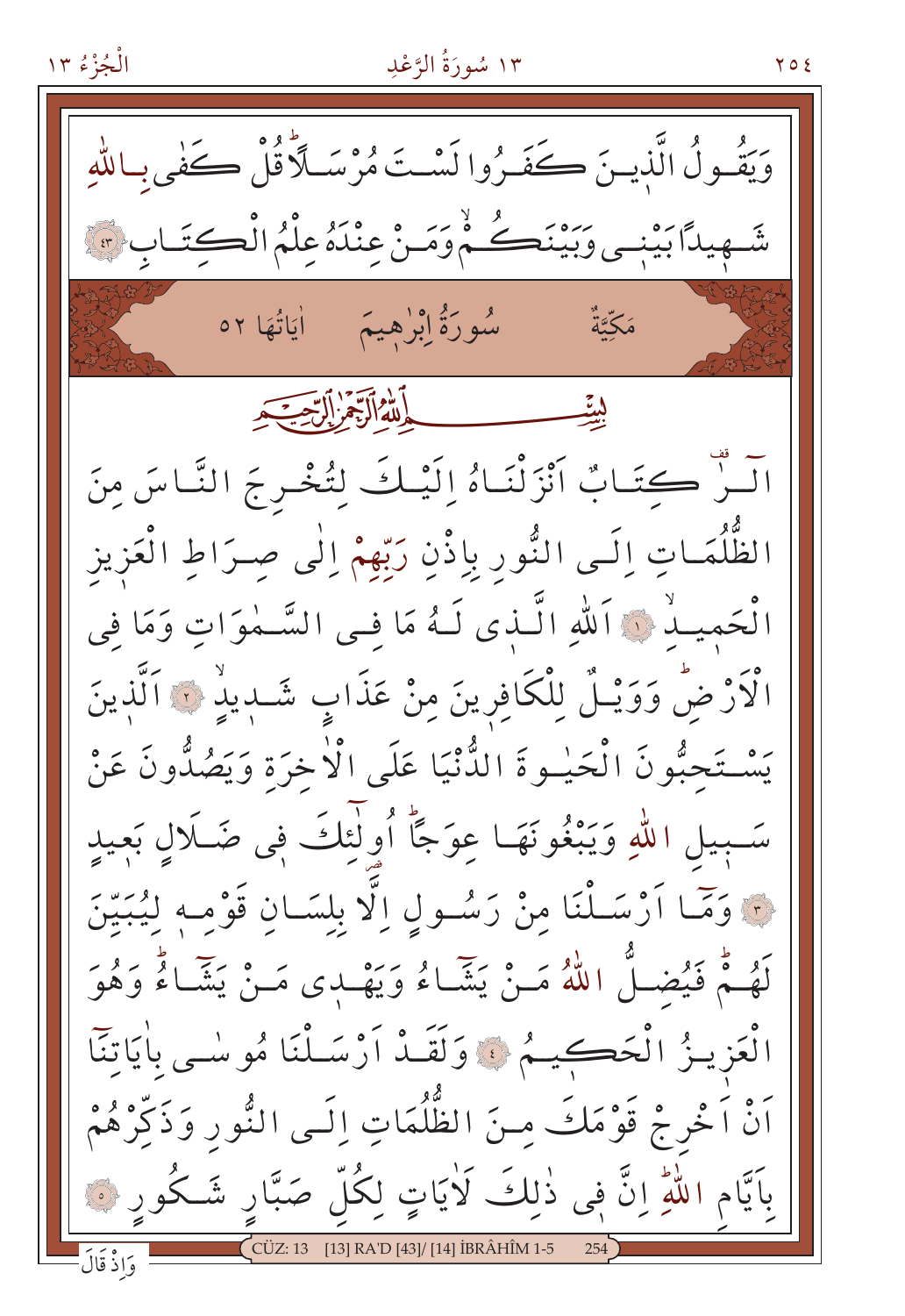# ١٤ سُورَةُ اِبْرْهِيمَ

وَإِذْ قَالَ مُوسْمِي لقَوْمه اذْكُرُوا نِعْمَةَ اللهِ عَلَيْكُمْ اذْ ٱنْجِيڪُمْ مِنْ اٰلِ فِرْعَوْنَ يَسُومُونَڪُمْ سُوءَ الْعَذَاب وَيُذَبَّحُونَ أَبْنَاءَكُمْ وَيَسْتَحْيُونَ نَسَّـاءَكُمْ وَفي ذٰلكُمْ بَلَاءٌ مِنْ رَبِّكُمْ عَظِيمٌ ۞ وَإِذْ تَأَذَّنَ رَبُّصُكُمْ لَئِنْ شَكَرْتُمْ لَاَزِيدَنَّكُمْ وَلَئِنْ كَفَرْتُمْ إِنَّ عَذَابِي لَشَّدِيدٌ ۞ وَقَالَ مُوسَّـى إِنْ تَكْفُرُوا ٱنْتُمْ وَمَنْ فِي الْأَرْضِ جَمِيعًاْ فَإِنَّ اللَّهَ لَغَنِيٌّ حَمِيدٌ ۞ اَلَمْ يَأْتِكُمْ نَبَوُّا الَّذِينَ مِنْ قَبْلِكُمْ قَـوْم نُـوح وَعَـادٍ وَثَمُـودٌ وَالَّذِيـنَ مِـنْ بَعْدِهِـمٌّ لَا يَعْلَمُهُـمْ إِلَّا اللَّهُ جَاءَتْهُـمْ رُسُلُهُمْ بِالْبَيّتَـاتِ فَـرَدُّوا اَيْدِيَهُمْ فِي اَفْوَاهِهِمْ وَقَالُوا اِنَّا كَفَرْنَـا بِمَا أُرْسَـلْنُمْ بهِ وَإِنَّا لَفِي شَلَّتِ مِمَّا تَذْعُونَنَّا إِلَيْهِ مُرِيبٍ ﴾ قَالَتْ رْسُلُهُمْ اَفِى اللّهِ شَلُّ فَاطِرِ السَّمٰوَاتِ وَالْأَرْضِّ يَدْعُوكُمْ لِيَغْفِرَ لَكُمْ مِنْ ذُنُوبِكُمْ وَيُؤَخِّرَكُمْ الٰي اَجَــل مُسَــمَّى قَالُوا اِنْ اَنْتُــمْ اِلَّا بَشَــرٌ مِثْلُنَا تُرِيدُونَ اَنْ تَصُدُّونَا عَمَّا كَانَ يَعْبُدُ اٰبَآؤُنَا فَأْتُونَا بِسُلْطَانٍ مُبِينٍ ۞ [14] İBRÂHÎM 6-10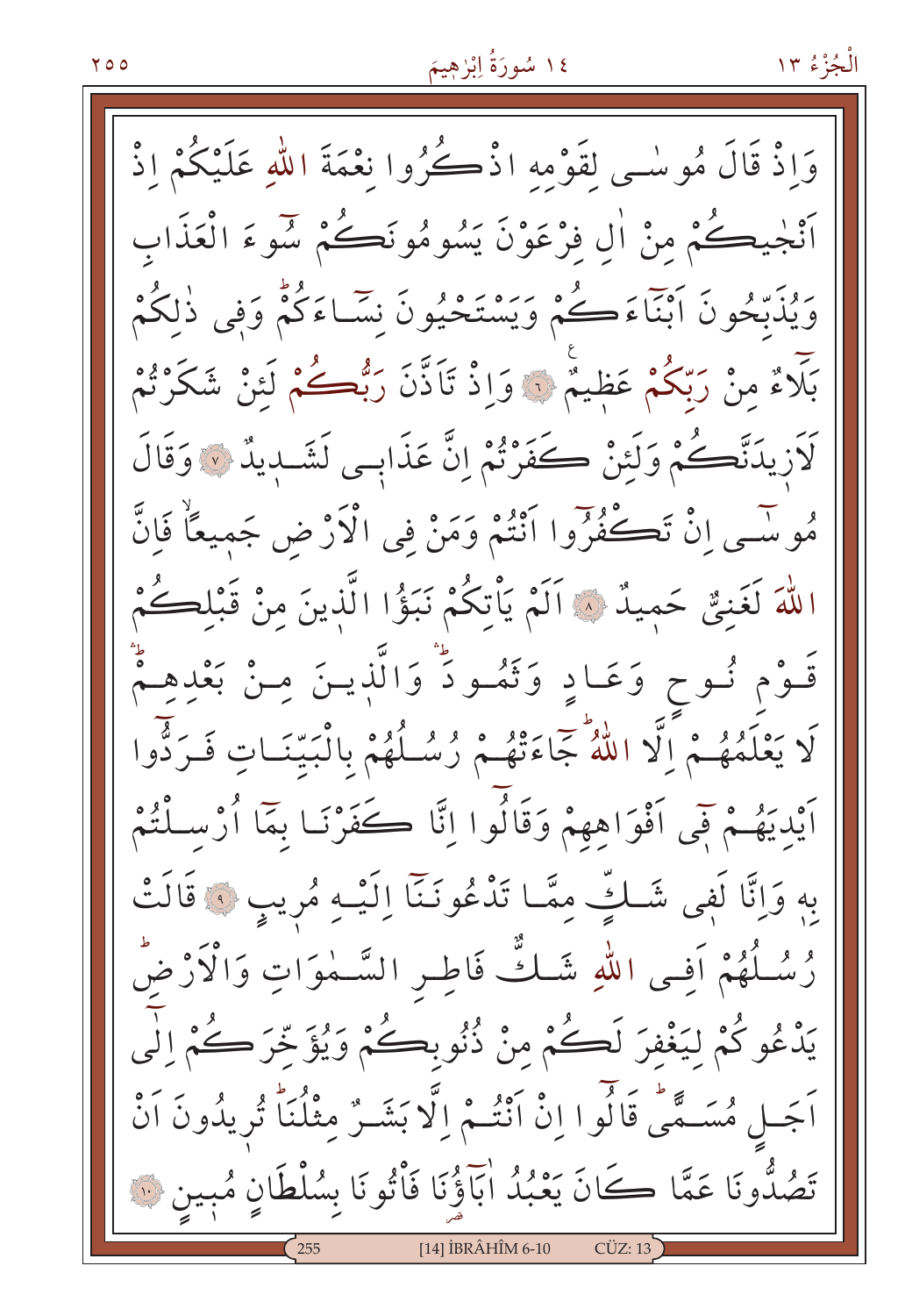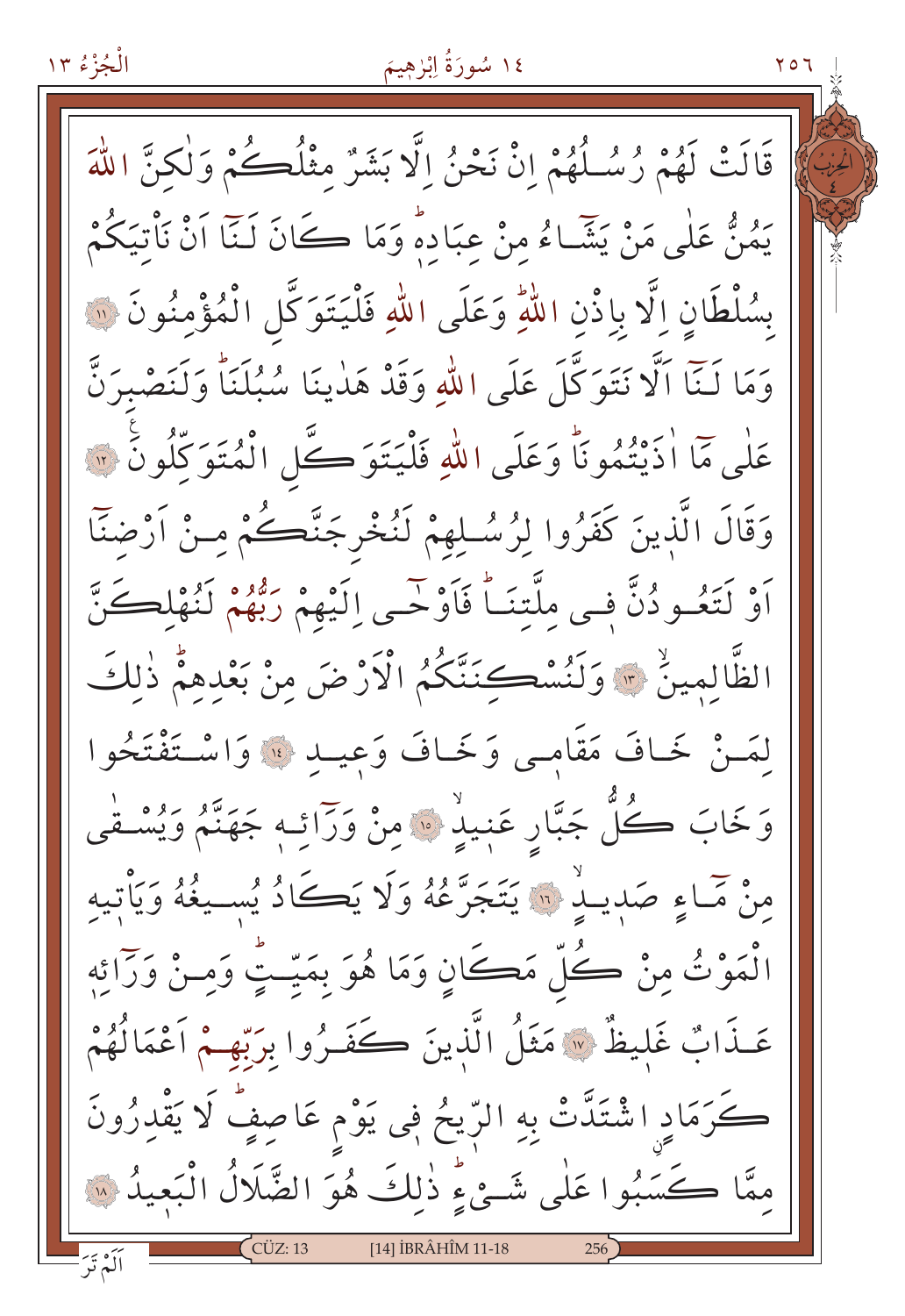# ١٤ سُورَةُ اِبْرٰهِيمَ

اَلَـمْ تَرَ اَنَّ اللّٰهَ خَلَقَ السَّـمٰوَاتِ وَالْأَرْضَ بِالْحَقُّ اِنْ يَشَـاْ يُذْهِبْكُـمْ وَيَأْتِ بِخَلْقِ جَدِيدٍ ۚ وَمَا ذٰلِكَ عَلَى اللهِ بِعَزِيز نَّ وَبَرَزُوا لِلَّهِ جَمِيعًا فَقَالَ الضُّعَفَوُّا لِلَّذِينَ اسْتَكَـكْبَرُوا إِنَّا كُنَّا لَكُمْ تَبَعًا فَهَلْ أَنْتُمْ مُغْنُونَ عَنَّا مِنْ عَذَابِ اللَّهِ مِنْ شَيْءٍ قَالُوا لَوْ هَدٰينَا اللَّهُ لَهَدَيْنَا كُمُّ سَـوّاءٌ عَلَيْنَا اَجَزِعْنَـّا اَمْ صَبَرْنَا مَا لَنَا مِنْ مَجِيصٍ ۞ وَقَالَ الشَّــْطَانُ لَمَّا قُضِيَ الْأَمْرُ إِنَّ اللَّهَ وَعَدَكُمْ وَعْـدَ الْحَـقِّ وَوَعَدْتُكُمْ فَاَخْلَفْتُكُمْ وَمَا كَانَ لِيَ عَلَيْكُمْ مِنْ سُلْطَانِ اِلَّا اَنْ دَعَوْتُكُمْ فَاسْتَجَبْتُمْ لِي فَلَا تَلُومُونِي وَلُومُوا اَنْفُسَكُمْ مَّا أَيَا بِمُصْرِ خِصْهُمْ وَمَّا أَنْتُمْ بِمُصْرِ خِيٍّ إِنِّي كَفَرْتُ بِمَا اَشْـرَ كُنُّمُونِ مِنْ قَبْلُ إِنَّ الظَّالِمِينَ لَهُمْ عَذَابٌ الِيمْ ۞ وَأُدْخِلَ الَّذِينَ اٰمَنُوا وَعَمِلُوا الصَّالِحَاتِ جَنَّاتٍ تَجْرِي مِسْ تَحْتِهَا الْأَنْهَارُ خَالِدِينَ فِيهَا بِإِذْنِ رَبِّهِمْ تَحِيَّتُهُمْ فِيهَا سَلَامٌ \* اَلَمْ تَرَ كَيْفَ ضَرَبَ اللَّهُ مَثَلًا كَلَمَةً طَيِّبَةً كَشَجَرَةِ طَيِّبَةِ أَصْلُهَا ثَابِتٌ وَفَرْعُهَا فِي السَّمَاءِ ۚ ۚ [14] İBRÂHÎM 19-24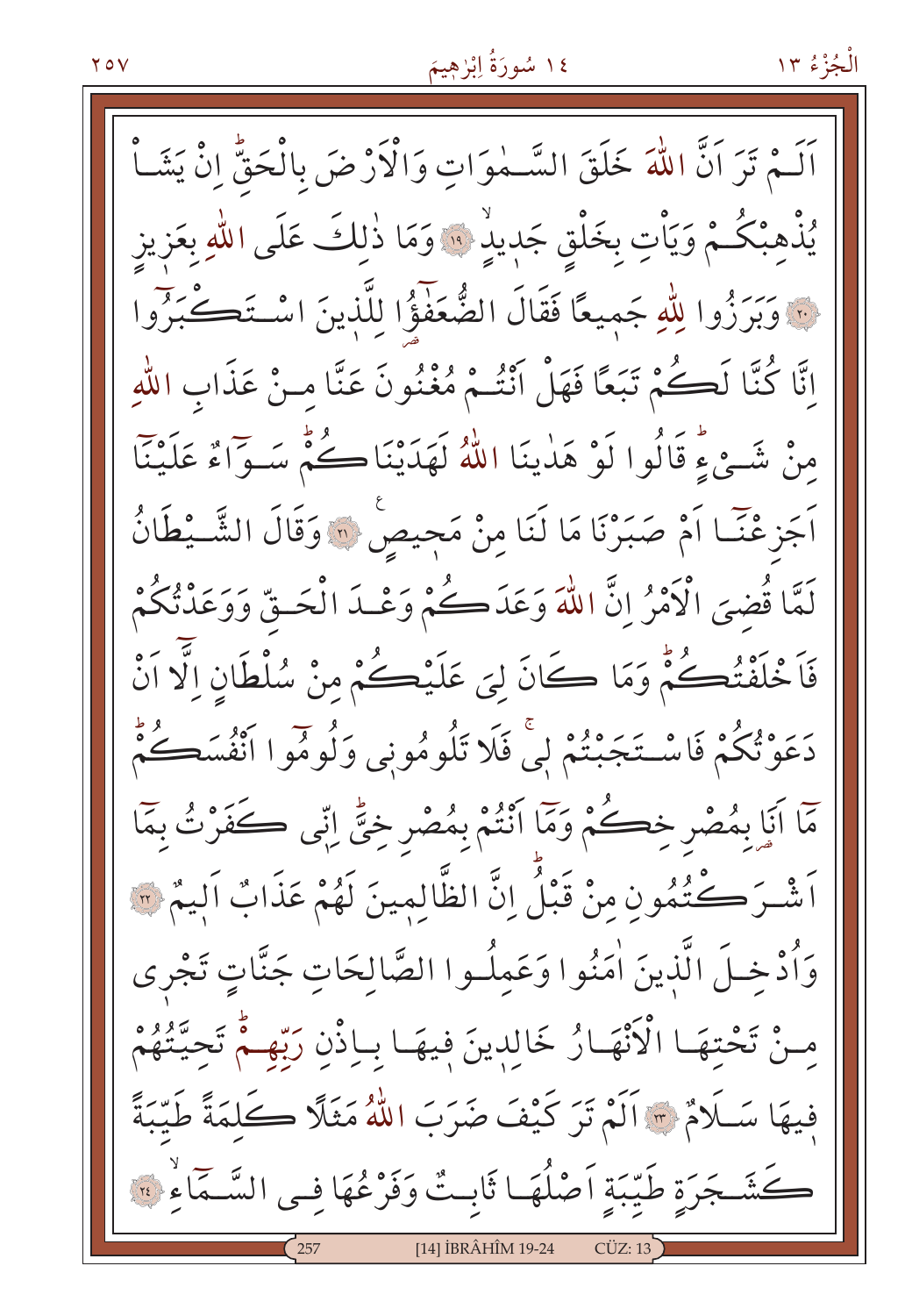### ١٤ سُورَةُ اِبْرْهِيمَ

۷٥۸

تُؤْتِى ٱكْلَهَا كُلَّ جينِ بِإِذْنِ رَبِّهَا وَيَضْـوِبُ اللَّهُ الْأَمْثَالَ للنَّاس لَعَلَّهُمْ يَتَذَكَّرُونَ ۞ وَمَثَلُ كَلمَةٍ خَبيثَةٍ كَشَجَرَةٍ خَبِيثَـةِ اجْتُثَّـتْ مِنْ فَـوْقِ الْأَرْضِ مَـا لَهَا مِـنْ قَرَارِ ۞ يُثَبِّثُ اللَّهُ الَّذِينَ اٰمَنُوا بِالْقَـوْلِ الثَّابِتِ فِـى الْحَيْوةِ الدُّنْيَـا وَفي الْأخـرَةَ وَيُضلُّ اللّهُ الظَّالميـنَ وَيَفْعَلُ اللّهُ مَا يَتِّمَاءُ ۞ اَلَمْ تَرَ إِلَى الَّذِينَ بَدَّلُوا نِعْمَتَ اللَّهِ كُفْرًا وَاَحَلُّوا قَوْمَهُـمْ دَارَ الْبَوَارُ ۞ جَهَنَّـمَ يَصْلَوْنَهَـاً وَبِئْسَ الْقَرَارُ ۞ وَجَعَلُـوا لِلَّهِ أَنْـدَادًا لِيُضلُّوا عَنْ سَـبِيلِهِ قُـلْ تَمَتَّعُوا فَإِنَّ مَصِيرَكُمْ إِلَـى النَّارِ ﴾ قُلْ لِعِبَادِيَ الَّذِيـنَ اٰمَنُوا يُقيمُوا الصَّلْـوةَ وَيُنْفِقُّـوا مِمَّـا رَزَقْنَاهُمْ سـرًّا وَعَلَانِيَةً مِـنْ قَبْل اَنْ يَأْتِيَ يَـوْمٌ لَا بَيْـعٌ فِيهِ وَلَا خِـلَالٌ ۞ اَللَّهُ الَّـٰذِي خَلَقَ السَّــٰهٰوَاتِ وَالْأَرْضَ وَأَنْـٰزَلَ منَ السَّــمَاءِ مَـَـاءً فَاَحْرَجَ بِهِ مِنَ الثَّمَرَاتِ رِزْقًا لَكُمّْ وَسَخَّرَ لَكُمُّ الْفُلْكَ لِتَجْرِيَ فِي الْبَحْرِ بِأَمْرِهِ وَسَخَّرَ لَكُمُ الْأَنْهَارُ ٣ وَسَخَّرَ لَكُمُ الشَّـْمْسَ وَالْقَمَرَ دَائِبَيْنَ وَسَخَّرَ لَڪُمُ الَّيْلَ وَالنَّهَارُ ٣ [14] İBRÂHÎM 25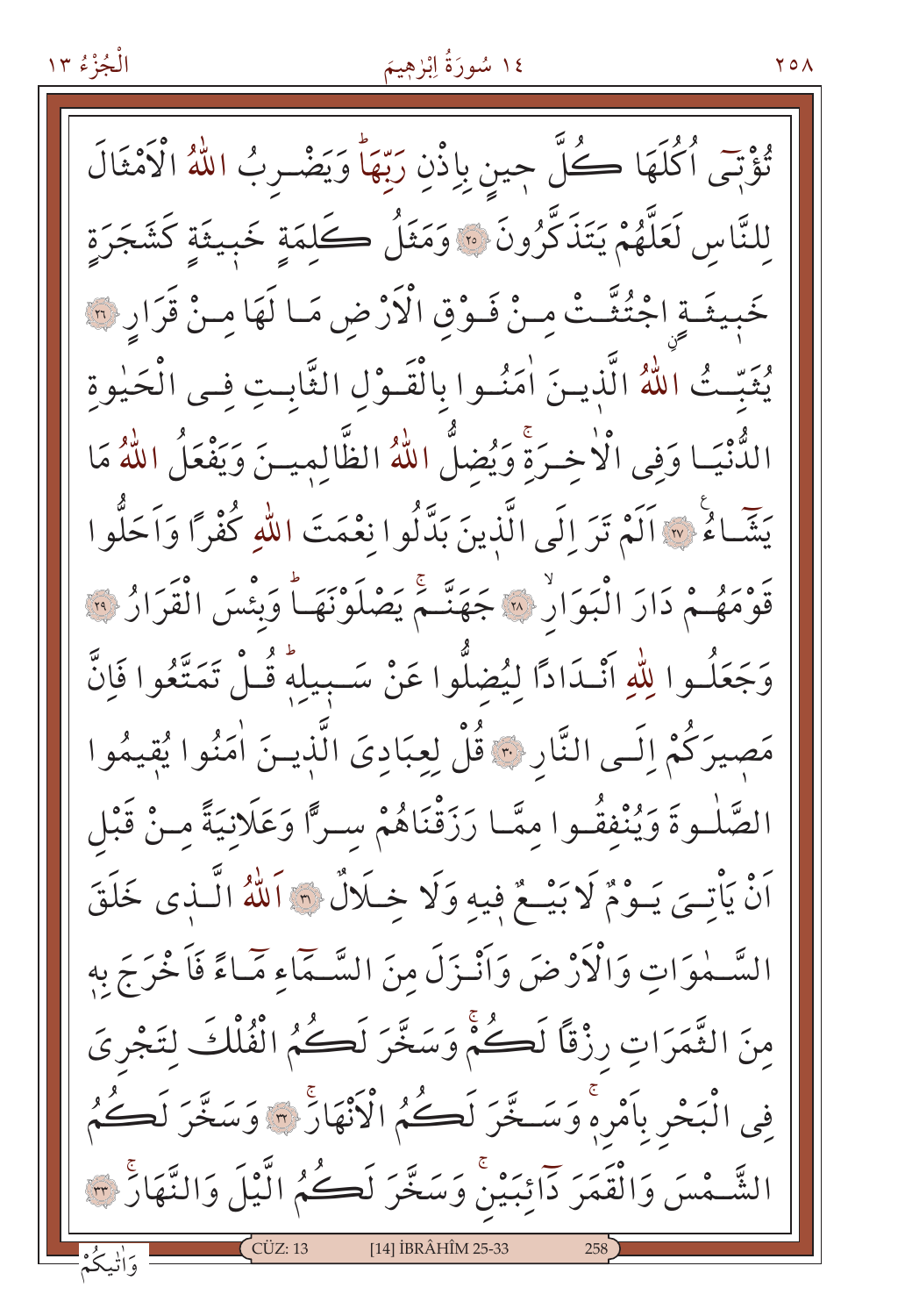# ١٤ سُورَةُ اِبْرْهِيمَ

وَاٰتِيكُمْ مِنْ كُلِّ مَا سَـاَلْتُمُوهُ وَإِنّْ تَعُدُّوا نِعْمَتَ اللهِ لَا تُحْصُوهَا إِنَّ الْإِنْسَانَ لَظَلُومٌ كَفَّانٌ \* وَاذْ قَبَالَ إِبْرِهِيمُ رَبِّ اجْعَـلْ هٰـذَا الْبَلَـدَ اٰمِنـَّا وَاجْنُبْنـي وَبَنِـيَّ اَنْ نَعْبُـدَ الْأَصْنَـامٍّ ۞ رَبِّ اِنَّهُنَّ اَضْلَلْنَ كَثِيـراً مِنَ النَّـاسِ فَمَنْ تَبعَني فَاِنَّهُ منَّى وَمَنْ عَصَانِي فَاِنَّكَ غَفُورٌ رَحِيمٌ ۞ رَبَّـنَا اِنِّي اَسْكَنْتُ مِنْ ذُرِّيَّتِي بِوَادٍ غَيْرِ ذِي زَرْعٍ عِنْدَبَيْتِكَ الْمُحَـرَّمْ رَبَّنَا لِيُقِيمُـوا الصَّلٰوةَ فَاجْعَلْ أَفْئِـدَةً مِنَ النَّاس تَهْوَى إِلَيْهِمْ وَارْزُقْهُمْ مِنَ الثَّمَرَاتِ لَعَلَّهُمْ يَشْكُرُونَ ۞ رَبَّتَ النَّكَ تَعْلَمُ مَا نُخْفِي وَمَا نُعْلِينُ وَمَا يَخْفٰي عَلَى اللَّهِ مِنْ شَيْءٍ فِي الْأَرْضِ وَلَا فِي السَّـمَاءِ ۞ اَلْحَمْدُ لِلَّهِ الَّذِي وَهَبَ لِي عَلَى الْكِبَرِ إِسْمٰعِيلَ وَإِسْـخْقِّ إِنَّ رَبِّي لَسَمِيعُ الدُّعَّـاءِ ۞ رَبِّ اجْعَلْنِـى مُقِيــمَ الصَّلٰوةِ وَمِـنْ ذُرِّيَّتِي رَبَّنَا وَتَقَبَّلْ دُعَّـاءِ ۞ رَبَّنَـا اغْفِـرْ لِـي وَلِوَالِـدَيَّ وَلِلْمُؤْمِنِينَ يَوْمَ يَقُومُ الْحِسَـابُ ۚ وَلَا تَحْسَـبَنَّ اللَّهَ غَافِيلًا عَمَّا يَعْمَلُ الظَّالِمُونِّ إِنَّمَا يُؤَخِّرُهُمْ لِيَوْمِ تَشْخَصُ فِيهِ الْأَبْصَارُ ۞ [14] İBRÂHÎM 34-42